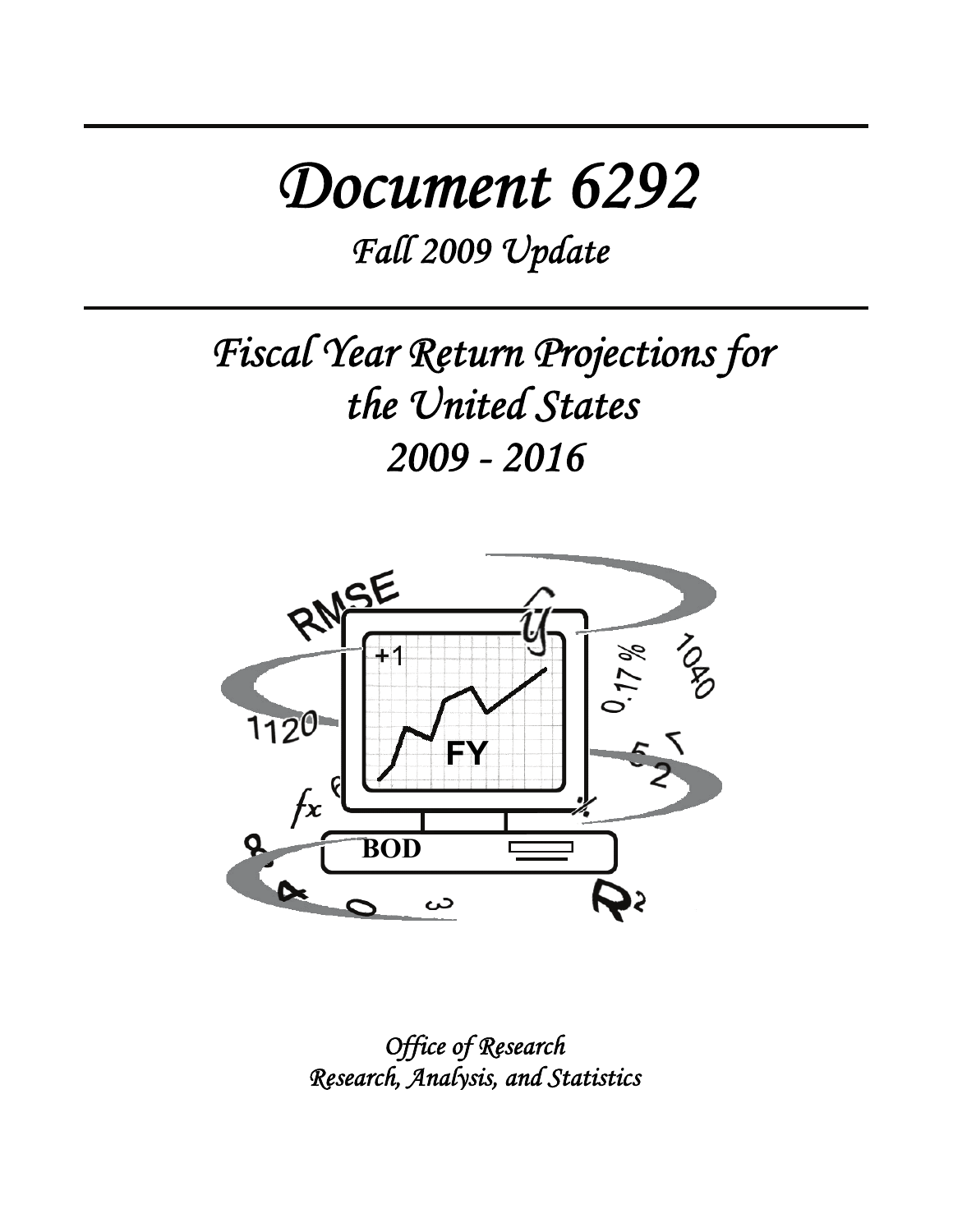**Document 6292 (revised 9-2009) is produced by the IRS Office of Research, within the Research, Analysis, and Statistics organization.** 

**Janice M. Hedemann**  Director, Office of Research

**John Guyton**  Chief, Forecasting and Service Analysis

**Andre Palmer**  Team Leader, Forecasting

**Questions or comments regarding these return forecasts or related matters can be directed to the corresponding staff member listed below.** 

| Excise, Exempt Organization,<br>Partnership, Fiduciary, Employee<br>Plans, Government Entity/Bonds | <b>Mark Stanton</b>                                             | (202) 874-0965                                     |
|----------------------------------------------------------------------------------------------------|-----------------------------------------------------------------|----------------------------------------------------|
| Corporation, Estate and Gift, Information<br>Returns, Political Organizations,<br>Employment       | <b>Jeff Matsuo</b>                                              | (202) 874-0601                                     |
| Individual (Income Tax, Estimated Tax,<br>Extensions and Amended)                                  | <b>Andre Palmer</b><br><b>Michelle Chu</b><br><b>Leann Weyl</b> | (202) 874-0588<br>(202) 874-0593<br>(202) 874-0559 |
| <b>Other Comments or Questions</b>                                                                 | <b>John Guyton</b><br><b>Andre Palmer</b>                       | (202) 874-0607<br>(202) 874-0588                   |
| <b>Forecasts Available Electronically</b>                                                          |                                                                 |                                                    |

Forecasts from the most recent edition of this publication are also available on the IRS's web site. From the *www.irs.gov* website, select the "Tax Stats" link, then "Products and Publications", and then "Projections" (under the Publications heading). IRS employees can also access this projection product on the IRWeb intranet site by selecting the "Research" link, followed by "Research, Analysis and Statistics", then "Publications", and then "Projections and Forecasting documents."

#### **Distribution**

If you are an IRS employee and would like to receive a printed copy of this document on a continuing basis, please contact your local IMDDS coordinator and obtain the appropriate protocol for inclusion on the distribution list. All non-IRS customers, and IRS customers uncertain of their local IMDDS coordinator, can contact the Chief, Forecasting and Service Analysis on (202) 874-0607.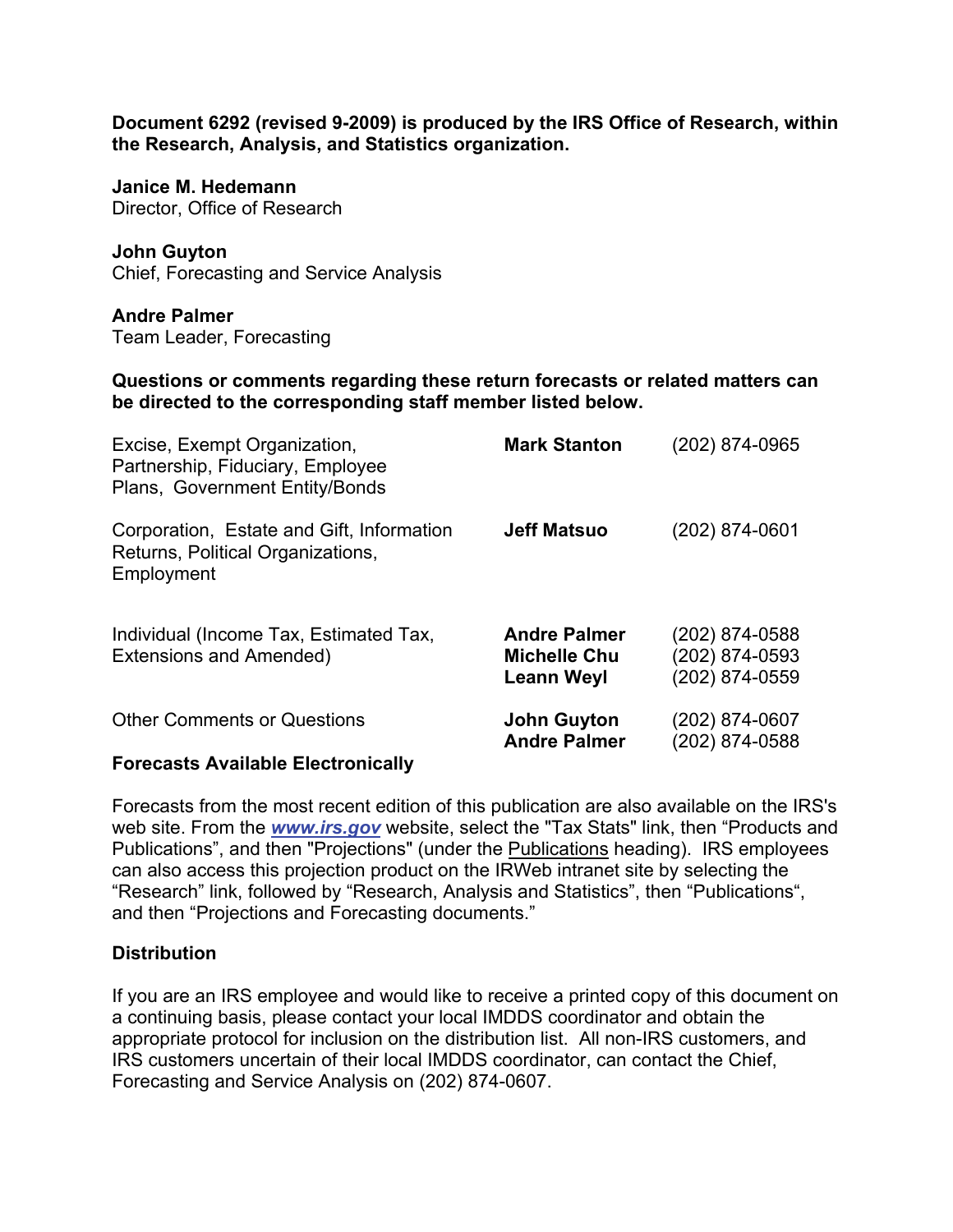## **Fiscal Year Return Projections for the United States**: **2009 – 2016**

Document 6292 Fall 2009 Update

Suggested Citation

Internal Revenue Service Research, Analysis and Statistics Office of Research Fiscal Year Return Projections for the United States: 2009 – 2016 Document 6292 (Rev. 9-2009) Washington, DC 20224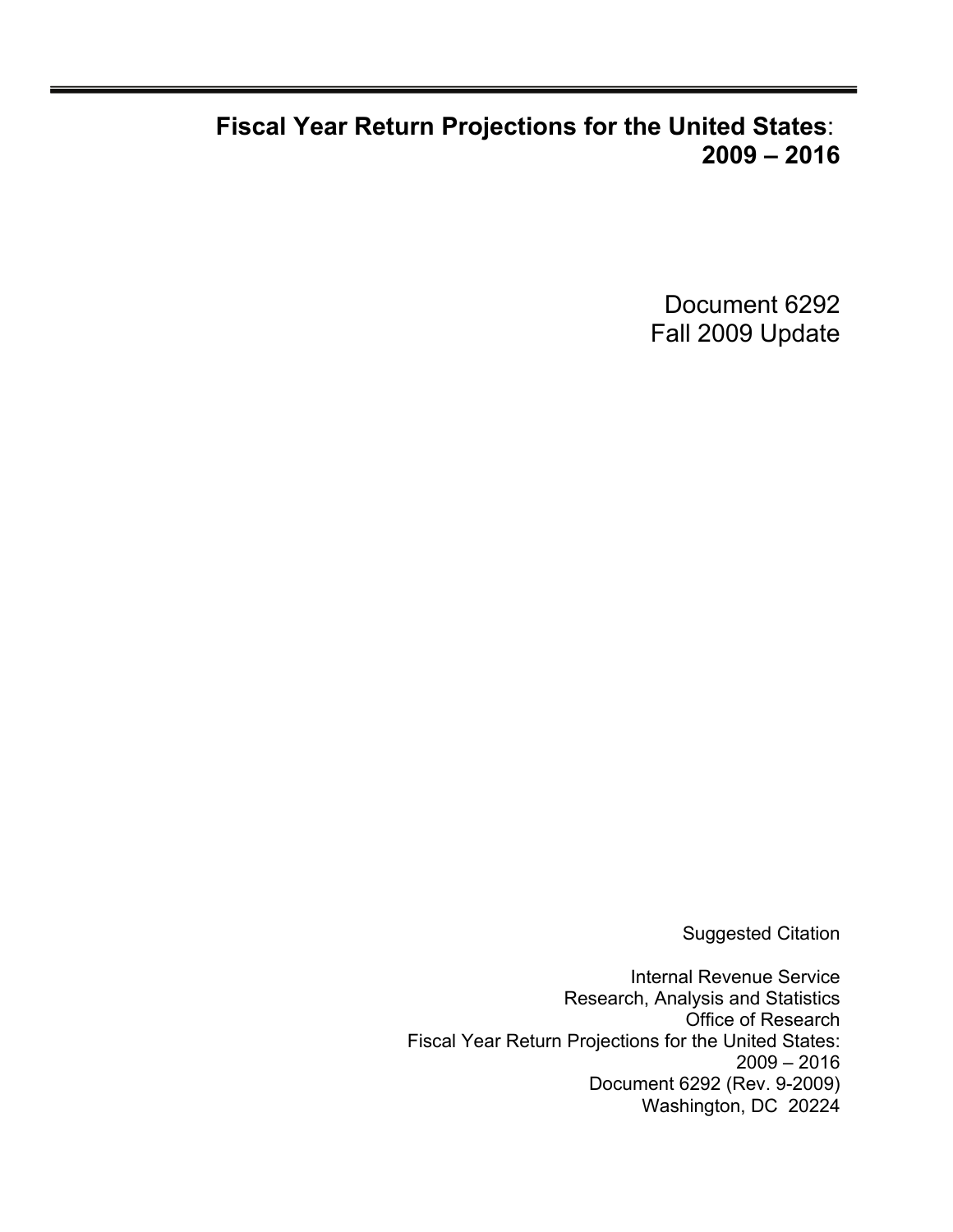### **Table of Contents** (Fall 2009)

|                                                           | 1                        |
|-----------------------------------------------------------|--------------------------|
|                                                           | $\mathbf{1}$             |
|                                                           | $\overline{2}$           |
|                                                           | $\overline{4}$           |
|                                                           | 5                        |
| Table 1. Fiscal Year Projections of the Number of Returns | 6                        |
| Table 2. Selected Fiscal Year Return Filing Estimates by  | 8                        |
| Table 3. Accuracy Measures for U.S. Forecasts of Major    | 9                        |
|                                                           | 10                       |
|                                                           | <b>Inside Back Cover</b> |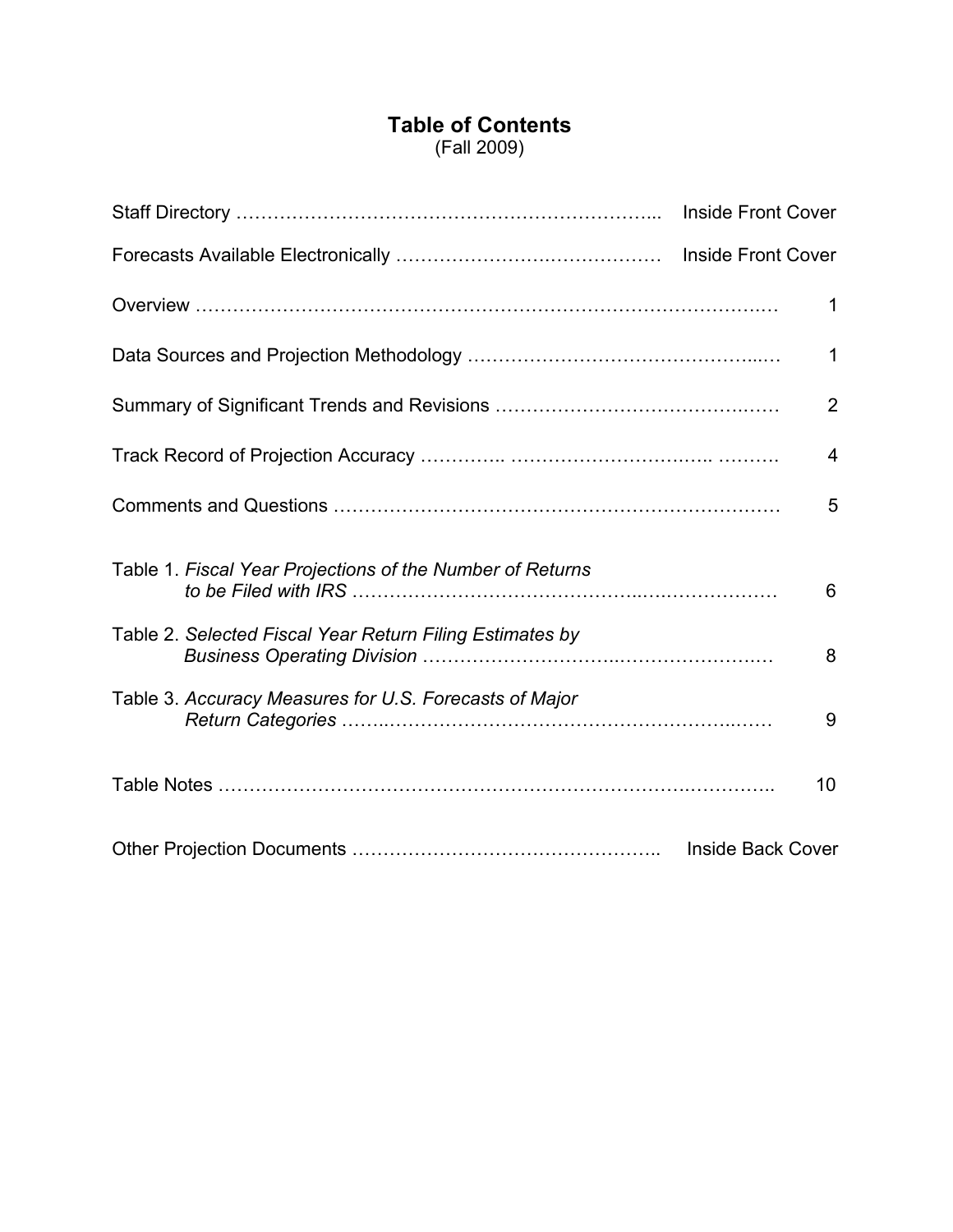#### **Overview**

The following fall 2009 edition of IRS Document 6292 provides the most recent revisions to the U.S. level projections of tax returns to be filed for fiscal years (FY) 2009 through 2016 by the major return categories, including selected detail by IRS business operating divisions. Office of Research staff, within the IRS Research, Analysis, and Statistics organization prepare these projections semi-annually in order to incorporate changes in filing patterns, economic and demographic trends, legislative requirements, and IRS administrative processes. These forecasts provide a basis for IRS workload estimates and resource requirements contained in IRS budget submissions and other resource planning and analysis. The projections in this document are based on the information available as of early August 2009, including enacted tax law changes and confirmed administrative plans. Legislative or administrative initiatives under consideration are generally not used to adjust the projections due to the uncertain nature of their eventual outcome. As a result, the projections of electronically filed (e-file) returns contained in this publication are not goals, per se, and should not be interpreted as precluding an alternate e-file future.

#### Data Sources and Projection Methodology

The reported actual values of returns filed in FY 2008 are based on returns processed and recorded on the IRS master files. These values are mostly obtained by the same master file reporting systems as those used in the Internal Revenue Service Data Book (Publication 55B) for that processing year. In cases where master file return counts were not available, tallies of actual filings were supplied by program staff in the IRS operating divisions, generally from data capture systems located in the IRS processing campuses.

Depending on the properties and characteristics of each filing category, the forecasting methods were selected to capture and extrapolate historical filing trends in Document 6292. In general, the projections are computed for the calendar year of filing and converted to the corresponding fiscal year based on the historical quarterly filing experience. These results are the outcome of application of statistical models such as regression models, time series techniques, growth rates and historical ratio methods. The projection method used depends on the form type, the availability of historical data, and applicability of relevant economic and demographic forecasts. Primary principles used throughout the document are time series extrapolation methods such as trended exponential smoothing approaches. However, some return forecasts are based on regression models incorporating key economic and demographic input variables provided by Global Insight, Inc. Customers interested in obtaining more detail on forecasting methodologies are welcome to contact the respective staff member listed on the inside front cover.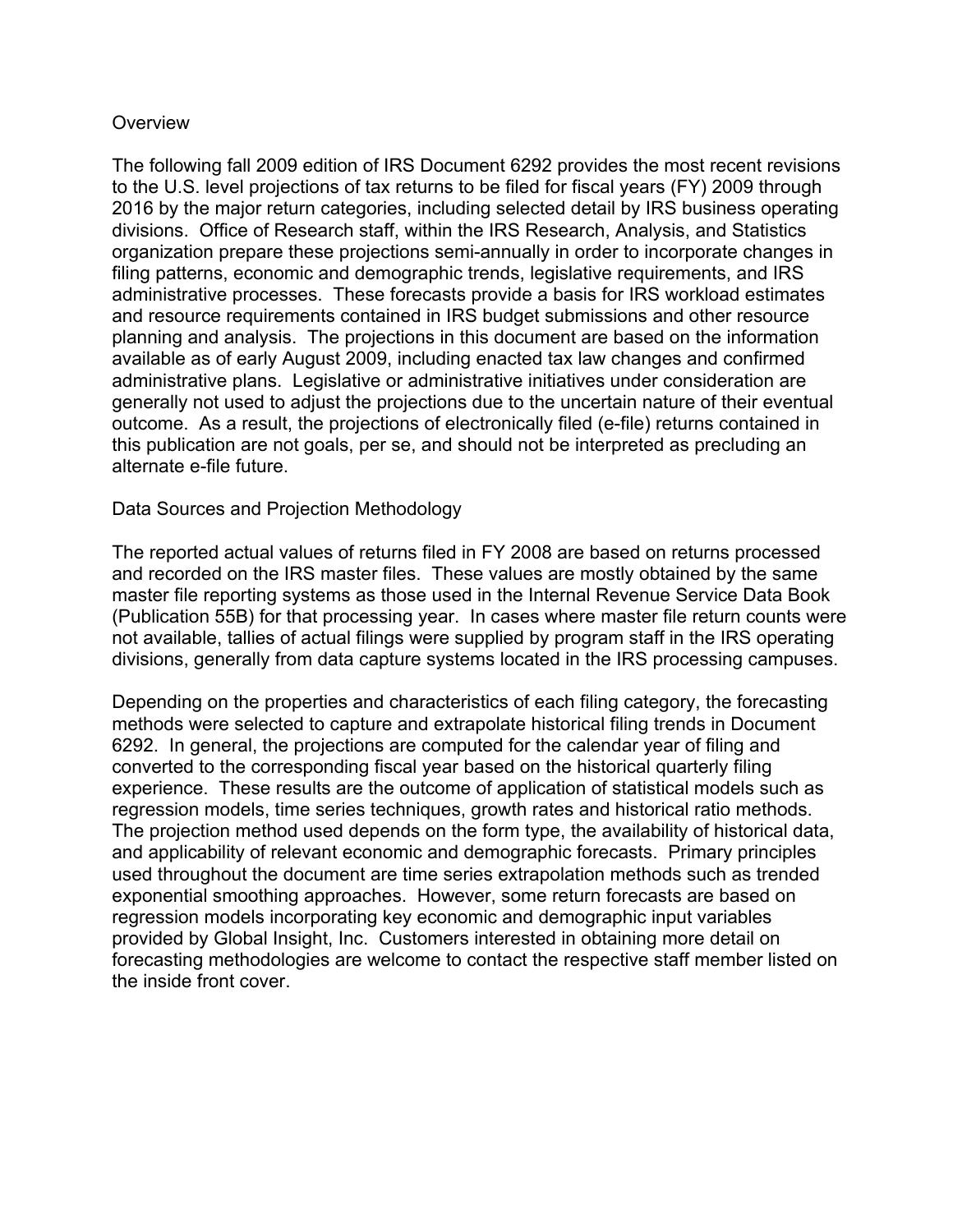Summary of Significant Trends and Revisions

A summary of the major trends and other significant factors embedded in the return forecasts for this edition of Document 6292 are noted below.

Trend in Grand Total Return Filings

As presented in Table 1, grand total return filings are expected to reach 238.5 million in fiscal year 2009, a decrease of about 5.1 percent over FY 2008 due to the Economic Stimulus Act of 2008. After FY 2011, grand total return filings are projected to grow at a more typical average annual rate of 1 percent, reaching 250 million by FY 2016. Within the steady increase in the grand total projection is a rather pronounced increase among selected e-file return volumes.

Detail by Business Operating Division

Table 2 presents estimates of selected return filings by IRS "Business Operating Divisions" (BODs). The selected returns include total individual income tax returns, corporation income tax returns, partnership returns, employment returns, excise returns, and exempt organization returns. As applicable, these volumes are broken out by their operating division components: "Wage and Investment" (W&I), "Small Business/Self Employed" (SB/SE), "Large and Mid-Sized Business" (LMSB) and "Tax Exempt/Government Entities" (TE/GE). Also included are the projected total filings of employee plans (EP) returns currently processed by the Department of Labor, which comprise major return filings by taxpayers served by the TE/GE operating division.

The "Economic Stimulus Act of 2008"

Under the "Economic Stimulus Act of 2008" the IRS issued rebate checks in calendar year 2008. Eligible taxpayers triggered rebates by filing a TY 2007 Form 1040 income tax return.

U.S. level Forms 1040, 1040A, and 1040EZ, including electronically filed (e-file) return volumes rose above the traditional baseline to roughly 153.8 million returns, partially due to the stimulus impact. The marginal impact on the number of total individual returns in 2008 was approximately 15 million returns. The projection for CY 2009 reflects residual spillover effects of the stimulus package

The American Recovery and Reinvestment Act of 2009

On February 17, 2009, the American Recovery and Reinvestment Act (ARRA) of 2009 was signed into law. The \$787 billion plan was more than five times the cost of the prior year's Economic Stimulus Act of 2008 and included various tax relief measures as well as new Federal spending. The consensus view reflected in the Global Insight macroeconomic forecasts used as inputs to our return filing forecasts is that the ARRA will only partially mitigate the impact of the economic downturn. Hence the forecast for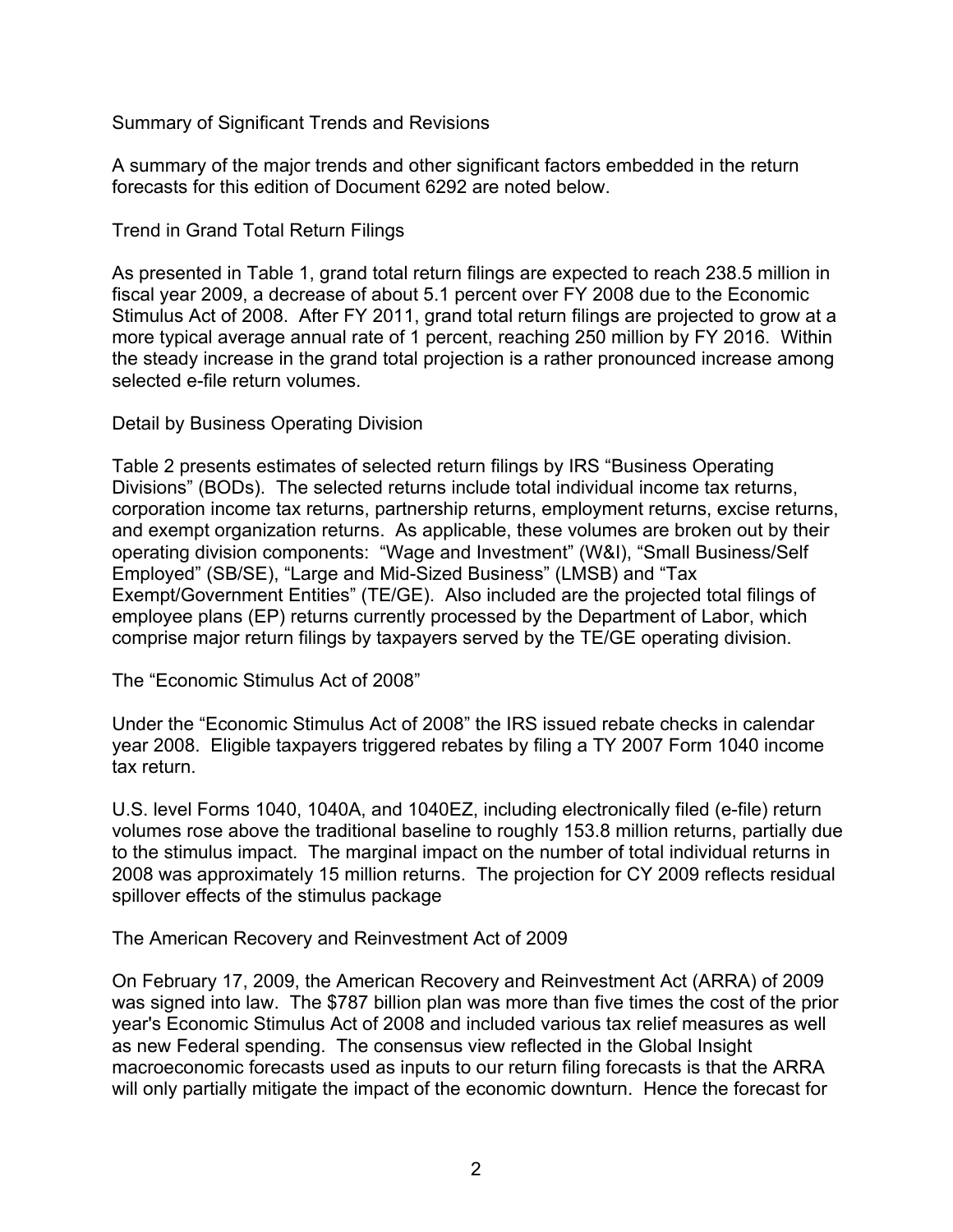CY 2009 includes an adjustment to reflect the estimated net impact of the downturn and the Federal response, resulting in a slight marginal projected decrease in the number of Forms 1040, 1040-A, and 1040-EZ filed in the near term.

#### First-Time Homebuyer Credit

The American Recovery and Reinvestment Act (ARRA) of 2009 includes expanded benefits for first-time homebuyers. The Housing and Economic Recovery Act of 2008 established a tax credit worth up to \$7,500 to be repaid in the future. Under the ARRA, the credit amount, for homes purchased in 2009 before December 1, is \$8,000 and the credit does not have to be paid back as long as the home remains the taxpayer's primary residence for at least three years. Furthermore, first-time homebuyers can claim the credit on either a 2008 tax return or a 2009 tax return. If the home is purchased between April 16, 2009 and November 30, 2009, the taxpayer can still claim the credit on a 2008 tax return by requesting an extension of time to file (Form 4868) before the April 15th deadline or by filing an amended return (Form 1040-X). The projections in this document include adjustments to account for the anticipated additional volumes expected in 2009, as well as some spillover volumes in 2010.

#### Changes in Estate Tax

The estate tax and generation-skipping transfer (GST) taxes are scheduled to be repealed on January 1, 2010, under Title V of the Economic Growth and Tax Relief Reconciliation Act of 2001 (EGTRRA). However, the estate tax repeal, and all other provisions of EGTRRA, are scheduled to sunset on December 31, 2010. If the sunset provision is not repealed in 2011, estate tax law would return to the law in place prior to the enactment of EGTRRA on June 7, 2001. Accordingly, the estate tax exclusion amount would have risen to \$1 million under the prior law. The estimates developed in this document reflect the provisions of EGTRRA. Analysts using these data are advised to monitor legislation in this area.

#### Employee Plans Returns

The Form 5500 series are multi-agency Information Return filed to satisfy reporting requirements to Internal Revenue Service, Department of Labor (DOL), and Pension Benefit Guaranty Corporation. The Form 5500 series has been processed by the Department of Labor since calendar year 2000. However, the DOL is creating a system to support the electronic filing mandate for Form 5500 returns satisfying the reporting requirements under Title I of ERISA. Since some of the IRS data needed falls outside the scope of Title I, the IRS will regain responsibility for processing portions of the Form 5500 data in the future. In support of IRS Tax Exempt/Government Entities (TE/GE) Division's resource planning needs, this update of Document 6292 includes projected total Forms 5500 and 5500-EZ volumes (Table 2, Selected Fiscal Year Return Filing Estimates by Business Operating Division). Additional EP returns projections will be included in future documents.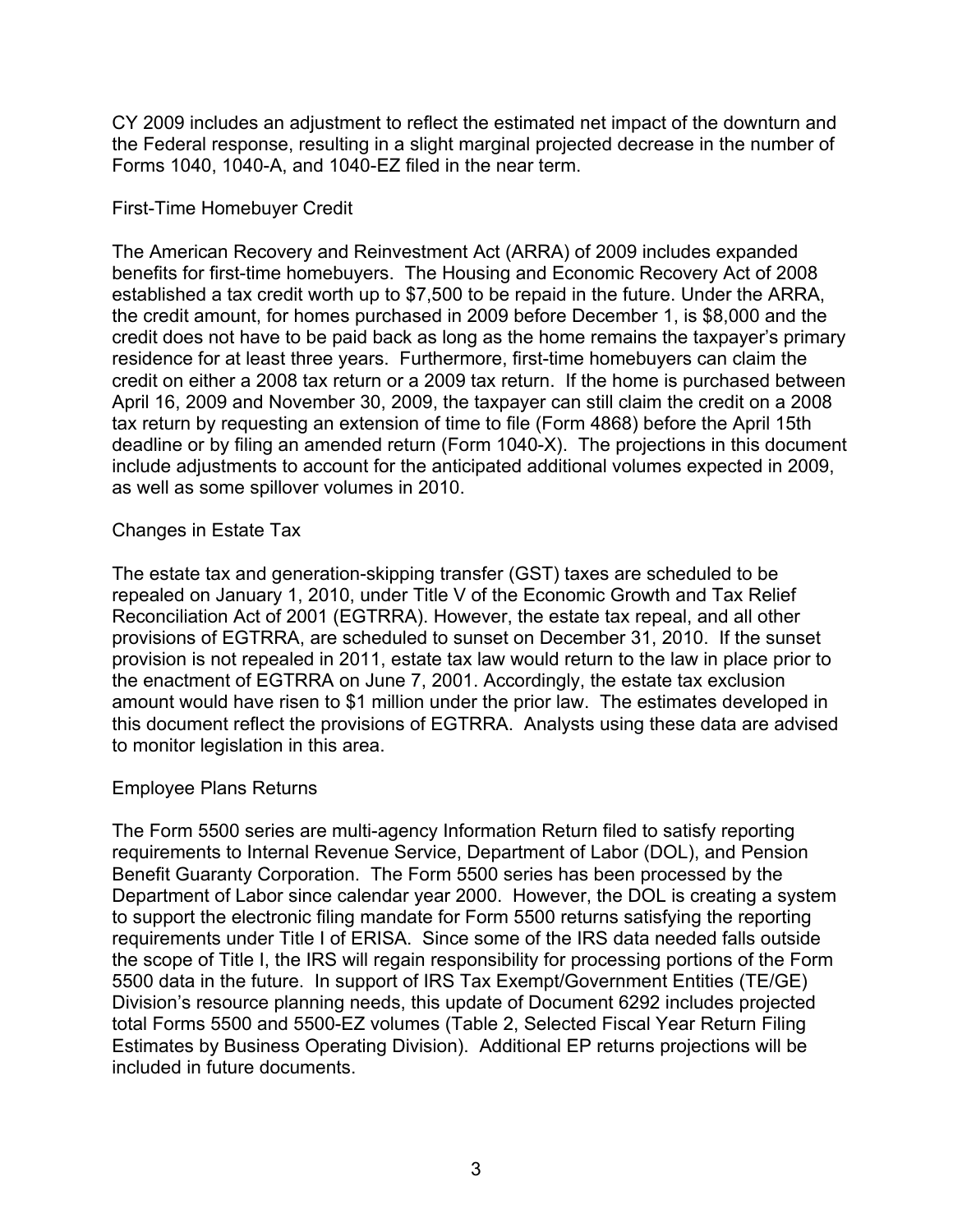The 2008 actual EP volume reflects a count of all returns posted to the Employee Plan Master File, including welfare benefit plan returns. However, the projected EP returns are based on historical data from the 208-18-10 Report and exclude welfare benefit plans. This provides a more accurate count of the number of Forms 5500 and 5500-EZ.

#### New Form 5500-SF

As a part of the revisions to Form 5500 series, Form 5500-SF, Short Form Annual Return/ Report of Employee Benefit Plan was introduced to certain small pension and welfare benefit plans. Form 5500-SF is generally available to plans that 1) have fewer than 100 participants, 2) are eligible for the small plan audit waiver, 3) hold no employer securities, 4) have 100% of assets in investments that have a readily determinable fair market value, and 5) are not multiemployer plans. Most Form 5500-SF filers will not be required to file any schedules. The Form 5500-SF must be filed electronically from plan year 2009.

#### Changes in Form 990 series

The IRS has revised the requirement to file Form 990 series starting from tax year 2008 over a three-year period. The filers will be allowed to file the Form 990-EZ in lieu of the Form 990. For the 2008 tax year (returns filed in 2009), organizations with gross receipts less than \$1.0 million and total assets less than \$2.5 million may file the Form 990-EZ. For the 2009 tax year (returns filed in 2010), organizations with gross receipts less than \$500,000 and total assets less than \$1.25 million may file the Form 990-EZ. The Form 990-EZ filing thresholds will be adjusted permanently to gross receipts less than \$200,000 and total assets less than \$500,000 beginning with 2010 tax years.

#### Track Record of Projection Accuracy

In an effort to measure the quality of our products and services, this section, along with Table 3, provides a brief analysis of the accuracy of prior projections. Using four years of actual data from 2005 through 2008, Table 3 presents the accuracy of our national level projections by major return categories. This analysis covers only the major return categories projected on a calendar year basis and serves as a general measure for gauging the overall reliability of our U.S. level return projections. The return categories considered in Table 3 consist of the following: Grand Total, Total Primary Returns, Individual (income tax) Total, Individual Estimated Tax, Fiduciary, Partnership, Corporation, Employment, Exempt Organization, and Excise. When there was sufficient data on prior forecasts, we also included selected breakouts of "paper" volumes versus "e-file/magnetic tape" filings.

The table presents two measures of projection accuracy; the mean absolute percent error (MAPE), and the number of over-projections. We also include the latest actual filing volumes for 2008 to provide perspective on the volume of returns being projected. The MAPE is computed as the average percent projection error regardless of whether they were over- or under- projections over the four most recently applicable projection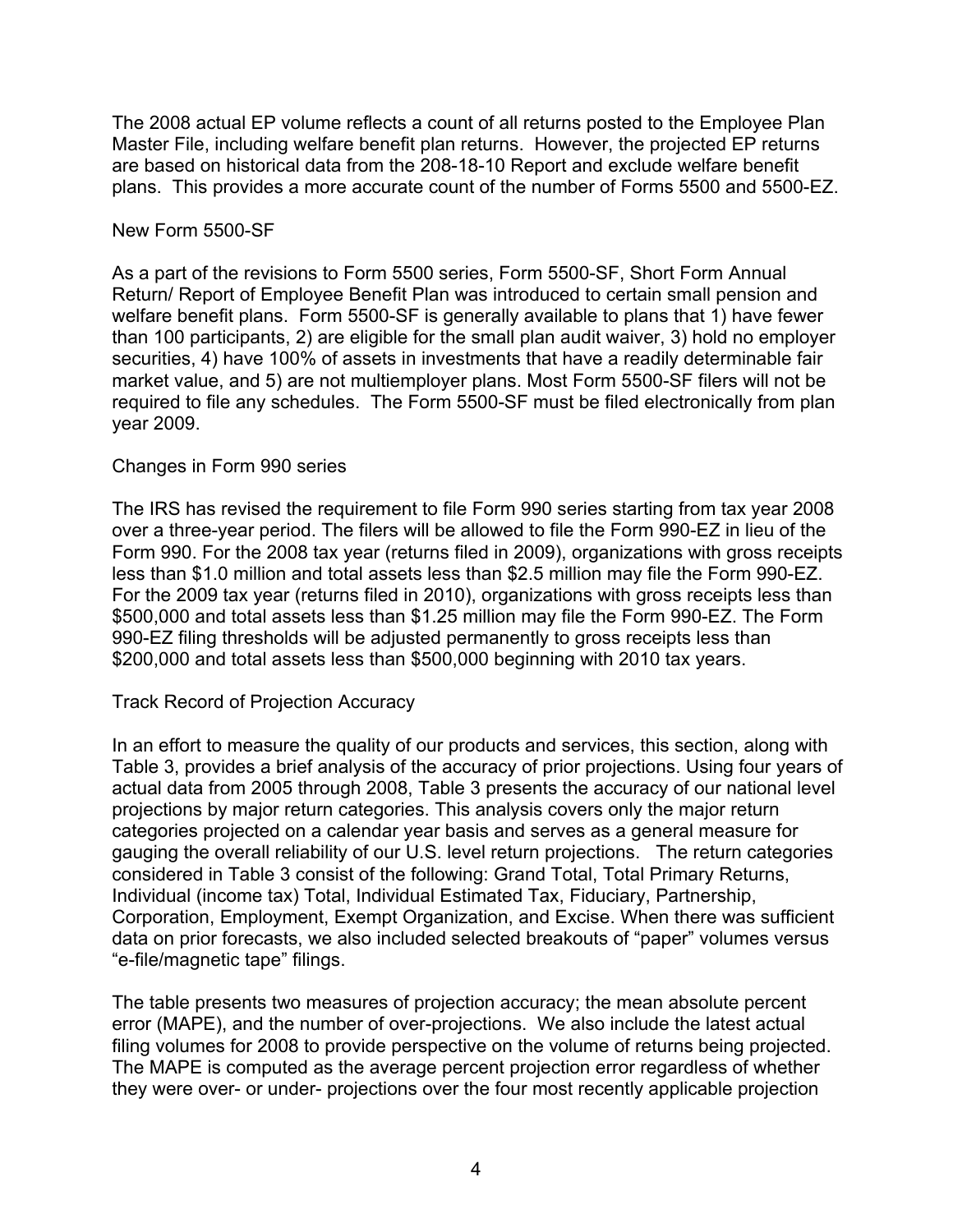cycles. The associated number of over-projections can show whether we consistently over- or under- project. A value of two indicates balanced forecasts over the four cycles. The table groups these two measures by time horizon. The time horizon is determined by when the forecast was made and for what future year. For example, a forecast for 2003 made in 2000 would be part of the "3-years-ahead" time horizon. The table presents time horizons from one to five years ahead and factors in the most current four observations. As an example, for the "3-years-ahead" information, we use the forecasts made in 2002 for 2005, those made in 2003 for 2006, those made in 2004 for 2007, and those made in 2005 for 2008.

#### **Comments and Questions**

We thank our customers for their support as we continually seek to improve our products and service wherever possible. We welcome customer feedback at any time. Comments and suggestions regarding this document can be directed to John Guyton, Chief, Forecasting and Service Analysis Group at (202) 874-0607. Questions concerning methodologies and specific tax returns listed in this document may also be directed to the projections staff listed on the inside front cover. This and other projections documents are also available electronically, as noted on the inside front cover.

Janie M. Sedeman

Janice M. Hedemann Director, Office of Research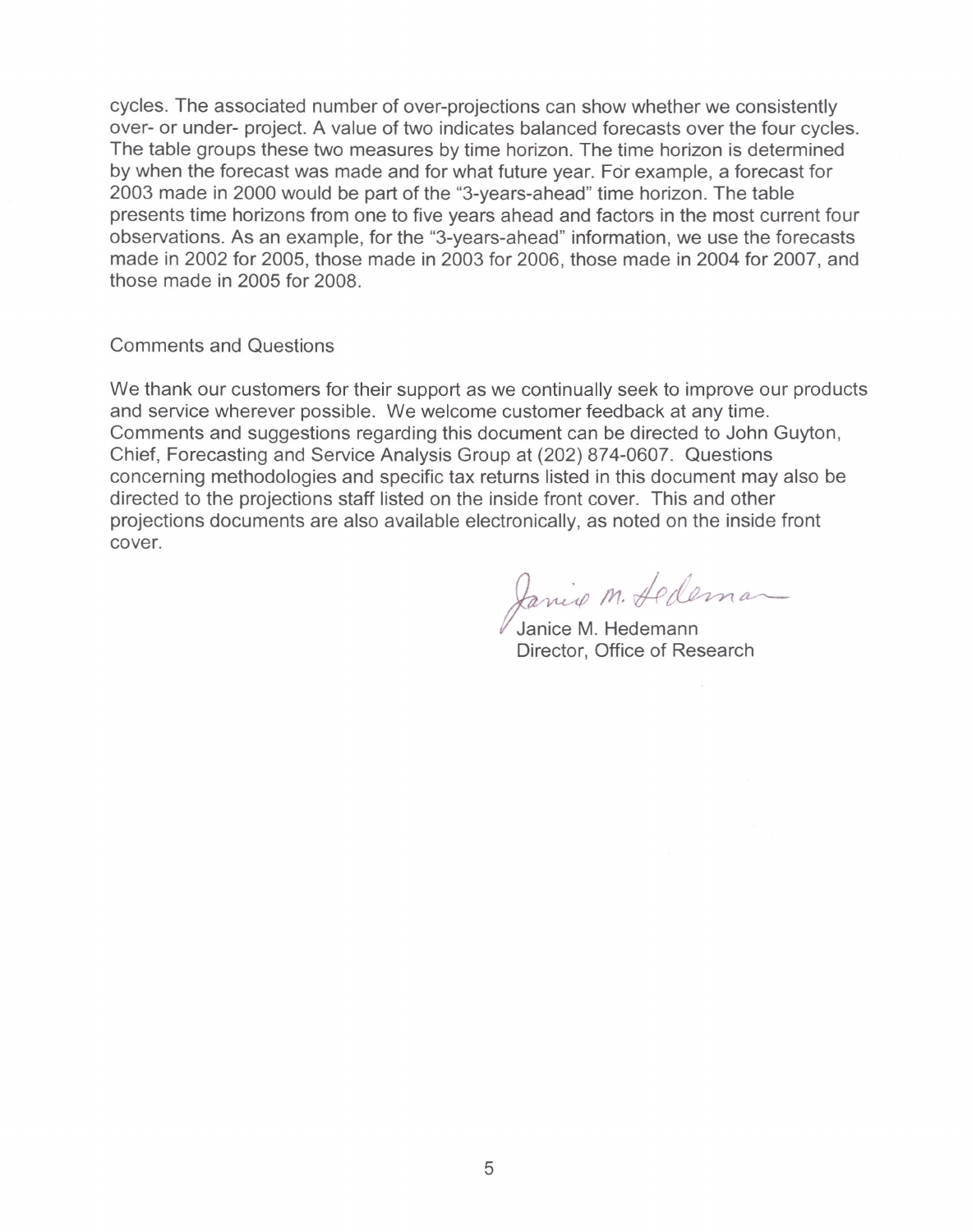| Table 1. Fiscal Year Projections of the Number of Returns to be Filed with IRS                                                                                                                                                                                                                                                                                                                                                                                                                                                                                                                                                                                                                                                                                                                                                                                    |                                                                                                                                                                                    |                                                                                                                                                                                        |                                                                                                                                                                                                           |                                                                                                                                                                                      |                                                                                                                                                                                     |                                                                                                                                                                                     |                                                                                                                                                                                     |                                                                                                                                                                                                            |                                                                                                                                                                                                                                                                                                    |
|-------------------------------------------------------------------------------------------------------------------------------------------------------------------------------------------------------------------------------------------------------------------------------------------------------------------------------------------------------------------------------------------------------------------------------------------------------------------------------------------------------------------------------------------------------------------------------------------------------------------------------------------------------------------------------------------------------------------------------------------------------------------------------------------------------------------------------------------------------------------|------------------------------------------------------------------------------------------------------------------------------------------------------------------------------------|----------------------------------------------------------------------------------------------------------------------------------------------------------------------------------------|-----------------------------------------------------------------------------------------------------------------------------------------------------------------------------------------------------------|--------------------------------------------------------------------------------------------------------------------------------------------------------------------------------------|-------------------------------------------------------------------------------------------------------------------------------------------------------------------------------------|-------------------------------------------------------------------------------------------------------------------------------------------------------------------------------------|-------------------------------------------------------------------------------------------------------------------------------------------------------------------------------------|------------------------------------------------------------------------------------------------------------------------------------------------------------------------------------------------------------|----------------------------------------------------------------------------------------------------------------------------------------------------------------------------------------------------------------------------------------------------------------------------------------------------|
|                                                                                                                                                                                                                                                                                                                                                                                                                                                                                                                                                                                                                                                                                                                                                                                                                                                                   | Actual - FY<br>2008                                                                                                                                                                |                                                                                                                                                                                        |                                                                                                                                                                                                           |                                                                                                                                                                                      | Projected                                                                                                                                                                           |                                                                                                                                                                                     |                                                                                                                                                                                     |                                                                                                                                                                                                            |                                                                                                                                                                                                                                                                                                    |
| Type of Return<br>Grand Total                                                                                                                                                                                                                                                                                                                                                                                                                                                                                                                                                                                                                                                                                                                                                                                                                                     | 251,475,273                                                                                                                                                                        | 238,543,000<br>2009                                                                                                                                                                    | 234,975,100<br>2010                                                                                                                                                                                       | 235,851,500<br>2011                                                                                                                                                                  | 238,588,200<br>2012                                                                                                                                                                 | 241,885,900<br>2013                                                                                                                                                                 | 244,941,600<br>2014                                                                                                                                                                 | 247,579,800<br>2015                                                                                                                                                                                        | 250,051,100<br>2016                                                                                                                                                                                                                                                                                |
| Electronic Grand Total<br>Paper Grand Total                                                                                                                                                                                                                                                                                                                                                                                                                                                                                                                                                                                                                                                                                                                                                                                                                       | 101,779,436<br>149,695,837                                                                                                                                                         | 129,421,500<br>109, 121, 500                                                                                                                                                           | 121,516,900<br>113,458,200                                                                                                                                                                                | 117,790,100<br>118,061,400                                                                                                                                                           | 115,552,300<br>123,035,900                                                                                                                                                          | 114,377,500<br>127,508,500                                                                                                                                                          | 113,586,700<br>131,354,900                                                                                                                                                          | 112,849,800<br>134,730,000                                                                                                                                                                                 | 112,223,600<br>137,827,500                                                                                                                                                                                                                                                                         |
| Total Primary Returns                                                                                                                                                                                                                                                                                                                                                                                                                                                                                                                                                                                                                                                                                                                                                                                                                                             | 230,837,287                                                                                                                                                                        | 216,491,800                                                                                                                                                                            | 212,384,300                                                                                                                                                                                               | 212,792,100                                                                                                                                                                          | 214,986,000                                                                                                                                                                         | 217,742,400                                                                                                                                                                         | 220,250,900                                                                                                                                                                         | 222,319,900                                                                                                                                                                                                | 224,227,900                                                                                                                                                                                                                                                                                        |
| Forms 1040, 1040-A, and 1040-EZ, Total*<br>Paper Forms 1040/1040-A/1040-EZ<br>Electronic Individual Returns<br>Forms 1040-PR and 1040-SS<br>Individual Income Tax, Total<br>Forms 1040-NR/NR-EZ/C                                                                                                                                                                                                                                                                                                                                                                                                                                                                                                                                                                                                                                                                 | 63,771,583<br>89,527,210<br>154, 175, 694<br>153, 298, 793<br>646,603<br>230,298                                                                                                   | 141,432,800<br>46,944,000<br>94,488,900<br>142,380,400<br>689,100<br>258,500                                                                                                           | 138,680,200<br>137,694,800<br>40,296,300<br>97,398,500<br>720,100<br>265,300                                                                                                                              | 1,077,700<br>746,100<br>139, 102, 500<br>138,085,100<br>271,300<br>$\frac{37}{201}$                                                                                                  | 140,838,100<br>139,788,600<br>34,634,600<br>105,154,000<br>772,100<br>277,300                                                                                                       | 33,088,200<br>108,920,200<br>798,200<br>283,300<br>143,089,900<br>142,008,400                                                                                                       | 144,041,000<br>31,913,500<br>112,127,500<br>824,200<br>145, 154, 600<br>289,400                                                                                                     | 146,810,500<br>145,664,800<br>30,760,300<br>114,904,500<br>850,300<br>295,400                                                                                                                              | 148,367,900<br>147,190,100<br>29,752,600<br>117,437,500<br>876,300<br>301,400                                                                                                                                                                                                                      |
| Individual Estimated Tax, Form 1040-ES, Total<br>Electronic (Credit Card) Form 1040-ES<br>Paper Form 1040-ES                                                                                                                                                                                                                                                                                                                                                                                                                                                                                                                                                                                                                                                                                                                                                      | 28,781,817<br>28,684,996<br>96,821                                                                                                                                                 | 25,960,400<br>25,862,900<br>97,500                                                                                                                                                     | 24,969,300<br>24,871,000<br>98,300                                                                                                                                                                        | 24,478,700<br>24,376,400<br>102,300                                                                                                                                                  | 24,364,100<br>24,254,500<br>109,600                                                                                                                                                 | 24,291,500<br>24,174,600<br>116,900                                                                                                                                                 | 24,200,200<br>24,076,200<br>124,000                                                                                                                                                 | 24,094,800<br>23,963,800<br>131,000                                                                                                                                                                        | 23,970,500<br>23,832,700<br>137,800                                                                                                                                                                                                                                                                |
| Fiduciary, Form 1041, Total<br>Electronic Form 1041<br>Paper Form 1041                                                                                                                                                                                                                                                                                                                                                                                                                                                                                                                                                                                                                                                                                                                                                                                            | 753,386<br>321,151<br>$3,074,537$<br>$2,321,151$                                                                                                                                   | 3,123,700<br>2,353,500<br>770,200                                                                                                                                                      | 3,133,100<br>2,350,100<br>783,000                                                                                                                                                                         | 3,143,100<br>2,347,500<br>795,700                                                                                                                                                    | 3, 153, 200<br>2, 344, 800<br>808,400                                                                                                                                               | 3, 163, 200<br>2, 342, 100<br>821,100                                                                                                                                               | 3,173,300<br>2,339,400<br>833,900                                                                                                                                                   | 3,183,300<br>2,336,700<br>846,600                                                                                                                                                                          | 3,193,300<br>2,334,000<br>859,300                                                                                                                                                                                                                                                                  |
| Fiduciary Estimated Tax, Form 1041-ES                                                                                                                                                                                                                                                                                                                                                                                                                                                                                                                                                                                                                                                                                                                                                                                                                             | 921,916                                                                                                                                                                            | 953,700                                                                                                                                                                                | 962,500                                                                                                                                                                                                   | 969,100                                                                                                                                                                              | 975,600                                                                                                                                                                             | 982,100                                                                                                                                                                             | 988,700                                                                                                                                                                             | 995,200                                                                                                                                                                                                    | 1,001,700                                                                                                                                                                                                                                                                                          |
| Partnership, Forms 1065/1065-B, Total<br>Electronic Forms 1065/1065-B<br>Paper Forms 1065/1065-B                                                                                                                                                                                                                                                                                                                                                                                                                                                                                                                                                                                                                                                                                                                                                                  | 2,649,968<br>3,307,344<br>657,376                                                                                                                                                  | 2,507,100<br>3,421,900<br>914,800                                                                                                                                                      | ,598,100<br>3,709,200<br>2,598,100<br>,111,000                                                                                                                                                            | ,937,900<br>670,100<br>,267,800<br>ຕົ<br>$\sim$                                                                                                                                      | 4,106,700<br>2,725,400<br>1,381,200                                                                                                                                                 | 797,800<br>267,400<br>1,469,600<br>4.<br>$\mathbf{v}$                                                                                                                               | 4,427,900<br>2,884,200<br>1,543,700                                                                                                                                                 | 2,978,600<br>4,588,300<br>,609,700                                                                                                                                                                         | 3,057,000<br>1,659,400<br>4,716,400                                                                                                                                                                                                                                                                |
| Forms 1120-FSC/L/ND/PC/REIT/RIC/SF<br>Paper Corporation Returns, Total<br>Electronic Corporation Returns, Total<br>Forms 1120 and 1120-A, Total<br>Corporation Income Tax, Total<br>Electronic Form 1120-S<br>Electronic Form 1120-F<br>Electronic Form 1120<br>Form 1120-C **<br>Form 1120-H<br>Form 1120-S<br>Form 1120-F                                                                                                                                                                                                                                                                                                                                                                                                                                                                                                                                       | 937,115<br>5,698,222<br>1,238,893<br>2,211,518<br>319,160<br>32,025<br>175<br>223,603<br>919,558<br>4,331<br>25,637<br>,440,001<br>ဖ<br>4                                          | 6,969,400<br>5,292,400<br>1,677,000<br>2,176,000<br>430,000<br>7,300<br>32,800<br>600<br>230,400<br>27,300<br>4,495,600<br>1,246,300                                                   | 32,400<br>1,600<br>227,300<br>27,500<br>,003,800<br>4,956,800<br>2,047,000<br>2,152,700<br>543,700<br>10,300<br>4,553,600<br>1,501,700<br>$\overline{ }$                                                  | 3,000<br>,121,000<br>4,737,300<br>2,383,700<br>2,139,500<br>643,800<br>13,100<br>32,500<br>228,100<br>27,500<br>,680,300<br>1,736,900<br>4                                           | 7,300,800<br>716,100<br>15,700<br>32,900<br>$4,300$<br>231,900<br>27,700<br>4,860,900<br>4,641,700<br>2,659,200<br>2,131,700<br>1,938,800                                           | 498,200<br>4,630,100<br>2,868,100<br>2,124,200<br>761,100<br>18,100<br>33,500<br>5,800<br>237,200<br>28,100<br>057,000<br>101,200<br>ທິດໂ                                           | 7,686,200<br>4,666,400<br>3,019,800<br>2,117,000<br>786,000<br>20,300<br>34,100<br>243,400<br>28,600<br>5,242,800<br>2,226,300<br>7,500                                             | 7,860,500<br>4,727,900<br>4,727,900,000<br>5,1,32,800<br>7,860,000<br>7,860,000<br>7,860,500<br>250,200<br>29,000<br>5,414,300<br>2,325,300                                                                | $4,797,300$<br>$3,226,700$<br>$2,102,700$<br>$2,102,500$<br>$808,500$<br>$84,300$<br>$85,300$<br>10,000<br>257,700<br>29,500<br>5,573,900<br>2,407,600<br>8,023,400                                                                                                                                |
| Small Corporation Election, Form 2553<br>"REMIC" Income Tax, Form 1066                                                                                                                                                                                                                                                                                                                                                                                                                                                                                                                                                                                                                                                                                                                                                                                            | 501,212<br>34,787                                                                                                                                                                  | 467,500<br>30,100                                                                                                                                                                      | 446,800<br>32,800                                                                                                                                                                                         | 428,400<br>36,800                                                                                                                                                                    | 40,400<br>412,100                                                                                                                                                                   | 397,800<br>43,700                                                                                                                                                                   | 385,400<br>46,600                                                                                                                                                                   | 374,700<br>49,200                                                                                                                                                                                          | 365,900<br>51,600                                                                                                                                                                                                                                                                                  |
| Estate, Forms 706, 706-NA/GS(D)/GS(T), Total<br>Gift, Form 709                                                                                                                                                                                                                                                                                                                                                                                                                                                                                                                                                                                                                                                                                                                                                                                                    | 252,286<br>46,251                                                                                                                                                                  | 255,600<br>45,100                                                                                                                                                                      | 29,700<br>262,600                                                                                                                                                                                         | 14,100<br>267,200                                                                                                                                                                    | 63,000<br>269,500                                                                                                                                                                   | 100,800<br>271,800                                                                                                                                                                  | 111,600<br>274,200                                                                                                                                                                  | 117,600<br>276,600                                                                                                                                                                                         | 123,300<br>279,100                                                                                                                                                                                                                                                                                 |
| * Forms 1040, 1040-A and 1040-EZ Total includes the marginal effects of the 2008 Economic Stimulus Package.<br>** Form 1120-C includes Form 990-C.<br>Table does not contain Non-Master File courts.<br>See Table Notes page for definitions of "Type of Return."<br>Detail may not add to subtotal/total due to rounding.<br>Forms 940 ,940-EZ and 940-PR, Total<br>Paper Forms 940, 940-EZ and 940-PR<br>Paper Forms 944, 944-PR and 944-SS<br>Forms 944, 944-PR and 944-SS, Total<br>Paper Forms 941, 941-PR/SS, Total<br>Forms 941, 941-PR and 941-SS, Total<br>Electronic Employment Returns, Total<br>Paper Employment Returns, Total<br>Forms 943, 943-PR and 943-SS<br>Form 940 E-File/On-line/XML<br>Form 941 E-File/On-line/XML<br>Table continues on the next page.<br>Electronic Form 944<br>Employment Tax, Total<br>Form CT-1<br>Form 945<br>Notes: | 30,649,460<br>6,296,103<br>6,199,449<br>5,018,081<br>1,181,368<br>5,102,769<br>249,298<br>418,856<br>11,966<br>23,637,371<br>18,534,602<br>24,353,357<br>430,822<br>130,574<br>946 | 23,701,800<br>4,801,600<br>1,273,400<br>23,737,700<br>18,178,000<br>5,559,700<br>231,800<br>30,550,300<br>6,848,500<br>6,075,000<br>391,100<br>375,600<br>15,500<br>800<br>900<br>112, | 23,687,400<br>7,090,900<br>$6,101,500$<br>$4,776,400$<br>$1,325,100$<br>$1,325,100$<br>23,858,400<br>18,112,400<br>5,745,900<br>228,600<br>30,778,300<br>482,400<br>462,500<br>19,800<br>105,600<br>1,800 | 6,179,600<br>4,794,600<br>1,385,000<br>30,955,800<br>23,739,600<br>7,216,200<br>23,929,000<br>18,119,400<br>5,809,600<br>225,800<br>517,900<br>496,200<br>21,600<br>101,700<br>1,900 | 1,438,200<br>18,139,500<br>5,867,900<br>23,700<br>99,000<br>1,900<br>31,114,400<br>23,784,600<br>7,329,800<br>6,238,100<br>4,799,900<br>24,007,500<br>223,200<br>544,700<br>521,000 | 31,258,700<br>23,826,700<br>7,432,000<br>6,288,700<br>4,801,500<br>1,487,100<br>24,084,600<br>18,164,800<br>5,919,800<br>220,700<br>566,100<br>541,000<br>25,100<br>96,700<br>1,900 | 31,395,800<br>23,870,600<br>7,525,200<br>6,331,700<br>4,800,000<br>1,531,700<br>24, 166, 700<br>18, 199, 100<br>5,967,500<br>218,500<br>582,800<br>556,900<br>,000<br>200<br>. १६ अ | 31,536,000<br>23,923,400<br>7,612,700<br>$6,375,700$<br>$4,801,900$<br>$1,573,800$<br>$1,573,800$<br>$24,254,700$<br>18,242,500<br>6,012,200<br>216,400<br>595,800<br>569,100<br>26,700<br>91,500<br>1,900 | Internal Revenue Service<br>Office of Research, Forecasting and Service Analysis<br>Fall 2009 Document 6292<br>27,100<br>88,800<br>31,674,600<br>23,980,800<br>7,693,700<br>6,420,500<br>4,807,000<br>1,613,500<br>24,343,200<br>18,290,100<br>6,053,100<br>214,500<br>605,700<br>578,600<br>1,900 |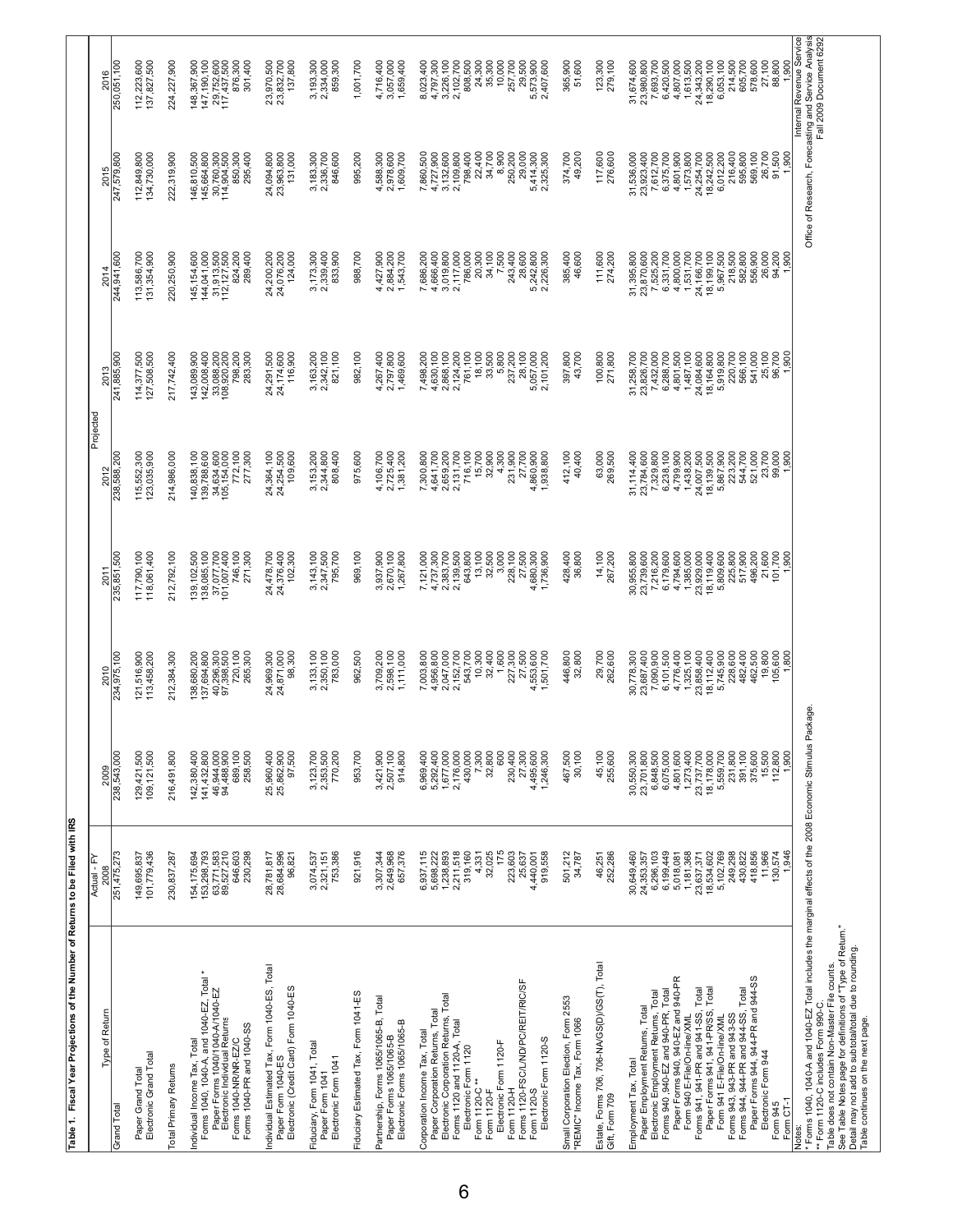| Type of Return                                                                                                                 | Actual - FY<br>2008                                                                                                                                                                                                                                                                         | 2009                                                                                                                                                                                                                                              | 2010                                                                                                                                                                                                                                                                                                          | 2011                            | 2012                    | 2013<br>Projected       | 2014                        | 2015                    | 2016                                                                                                                                                                                                                                                               |  |
|--------------------------------------------------------------------------------------------------------------------------------|---------------------------------------------------------------------------------------------------------------------------------------------------------------------------------------------------------------------------------------------------------------------------------------------|---------------------------------------------------------------------------------------------------------------------------------------------------------------------------------------------------------------------------------------------------|---------------------------------------------------------------------------------------------------------------------------------------------------------------------------------------------------------------------------------------------------------------------------------------------------------------|---------------------------------|-------------------------|-------------------------|-----------------------------|-------------------------|--------------------------------------------------------------------------------------------------------------------------------------------------------------------------------------------------------------------------------------------------------------------|--|
| Withholding on Foreign Persons, Form 1042                                                                                      | 33,434                                                                                                                                                                                                                                                                                      | 34,200                                                                                                                                                                                                                                            | 35,500                                                                                                                                                                                                                                                                                                        | 35,600                          | 36,200                  | 36,800                  | 37,600                      | 38,400                  | 39,200                                                                                                                                                                                                                                                             |  |
| Paper Exempt Organizations, Total<br>Exempt Organizations, Total                                                               | 837,441<br>1,062,491                                                                                                                                                                                                                                                                        | 856,800<br>1,191,500                                                                                                                                                                                                                              | ,221,200<br>842,800                                                                                                                                                                                                                                                                                           | 758,600<br>,177,800             | 737,800<br>1,182,100    | 205,200<br>743,500      | 226,600<br>748,100          | 752,100<br>246,500      | 755,500<br>265,300                                                                                                                                                                                                                                                 |  |
| Electronic Exempt Organizations, Total                                                                                         | 225,050                                                                                                                                                                                                                                                                                     | 334,700                                                                                                                                                                                                                                           |                                                                                                                                                                                                                                                                                                               |                                 | 444,300                 | 461,800                 | 478,400                     | 494,300                 | 509,800                                                                                                                                                                                                                                                            |  |
| Form 990, Total                                                                                                                | $\begin{array}{c} 411.265 \\ 45.882 \\ 16.674 \\ 16.765 \\ 16.765 \\ 16.765 \\ 16.765 \\ 16.765 \\ 16.766 \\ 16.766 \\ 17.766 \\ 18.810 \\ 12.810 \\ 12.810 \\ 12.810 \\ 12.810 \\ 12.810 \\ 12.810 \\ 12.810 \\ 12.810 \\ 12.810 \\ 12.810 \\ 12.810 \\ 12.810 \\ 12.810 \\ 12.810 \\ 12.$ | $\begin{array}{l} 8000000000000000\\ 85.5000000000000000\\ 85.5000000000000000\\ 85.5000000000000000\\ 85.50000000000000000\\ 85.50000000000000000\\ 85.5000000000000000\\ 85.5000000000000000\\ 85.5000000000000000\\ 85.5000000000000000\\ 85.$ | $\begin{array}{l} 37.8 \\ 38.8 \\ 39.7 \\ 39.7 \\ 39.8 \\ 39.7 \\ 39.8 \\ 39.8 \\ 39.8 \\ 39.8 \\ 39.8 \\ 39.8 \\ 39.8 \\ 39.8 \\ 39.8 \\ 39.8 \\ 39.8 \\ 39.8 \\ 39.8 \\ 39.8 \\ 39.8 \\ 39.8 \\ 39.8 \\ 39.8 \\ 39.8 \\ 39.8 \\ 39.8 \\ 39.8 \\ 39.8 \\ 39.8 \\ 39.8 \\ 39.8 \\ 39.8 \\ 39.8 \\ 39.8 \\ 39$ |                                 |                         |                         |                             |                         | $\begin{array}{l} 45.900\\ 46.900\\ 46.900\\ 46.900\\ 57.7\\ 50.900\\ 77.7\\ 46.900\\ 78.900\\ 79.900\\ 80.900\\ 79.900\\ 90.900\\ 90.900\\ 90.900\\ 90.900\\ 90.900\\ 90.900\\ 90.900\\ 90.900\\ 90.900\\ 90.900\\ 90.900\\ 90.900\\ 90.900\\ 90.900\\ 90.900\\ $ |  |
|                                                                                                                                |                                                                                                                                                                                                                                                                                             |                                                                                                                                                                                                                                                   |                                                                                                                                                                                                                                                                                                               |                                 |                         |                         |                             |                         |                                                                                                                                                                                                                                                                    |  |
| ' Electronic Form 990<br>Form990-EZ<br>Electronic Form 990-EZ<br>Form 990-PF, Total<br>Form 990-PF, Total                      |                                                                                                                                                                                                                                                                                             |                                                                                                                                                                                                                                                   |                                                                                                                                                                                                                                                                                                               |                                 |                         |                         |                             |                         |                                                                                                                                                                                                                                                                    |  |
| Form 990-T                                                                                                                     |                                                                                                                                                                                                                                                                                             |                                                                                                                                                                                                                                                   |                                                                                                                                                                                                                                                                                                               |                                 |                         |                         |                             |                         |                                                                                                                                                                                                                                                                    |  |
| Form 4720<br>Form 5227                                                                                                         |                                                                                                                                                                                                                                                                                             |                                                                                                                                                                                                                                                   |                                                                                                                                                                                                                                                                                                               |                                 |                         |                         |                             | 132,300                 | 132,400                                                                                                                                                                                                                                                            |  |
| Form 1041-A                                                                                                                    | 22,926                                                                                                                                                                                                                                                                                      | 23,400                                                                                                                                                                                                                                            | 23,500                                                                                                                                                                                                                                                                                                        | 23,500                          | 23,500                  | 23,600                  | 23,600                      | 23,700                  | 23,700                                                                                                                                                                                                                                                             |  |
| Government Entity/Bonds                                                                                                        | 47,827                                                                                                                                                                                                                                                                                      | 47,900                                                                                                                                                                                                                                            | 48,900                                                                                                                                                                                                                                                                                                        | 49,100                          | 48,800                  | 48,900                  | 49,000                      | 49,200                  | 49,300                                                                                                                                                                                                                                                             |  |
| Form 8038                                                                                                                      | 4,624                                                                                                                                                                                                                                                                                       | 4,700                                                                                                                                                                                                                                             | 4,800<br>28,900                                                                                                                                                                                                                                                                                               |                                 | 4,800                   | 4,800                   |                             | 4,800<br>28,900         | 4,800                                                                                                                                                                                                                                                              |  |
| Form 8038-GC<br>Form 8038-G                                                                                                    | 29,743<br>11,498                                                                                                                                                                                                                                                                            | 29,000<br>12,000                                                                                                                                                                                                                                  | 12,900                                                                                                                                                                                                                                                                                                        | $4,800$<br>$28,900$<br>$12,900$ | 28,900<br>12,500        | 28,900<br>12,400        | 4,800<br>28,900<br>12,400   | 12,400                  | 28,900<br>12,400                                                                                                                                                                                                                                                   |  |
| Form 8038-T                                                                                                                    | 1,731                                                                                                                                                                                                                                                                                       | 1,900                                                                                                                                                                                                                                             | 2,100                                                                                                                                                                                                                                                                                                         | 2,200                           | 2,300                   | 2,500                   | 2,600                       | 2,700                   | 2,900                                                                                                                                                                                                                                                              |  |
| Form 8328                                                                                                                      | 231                                                                                                                                                                                                                                                                                         | 300                                                                                                                                                                                                                                               | 300                                                                                                                                                                                                                                                                                                           | 300                             | 300                     | 300                     | 300                         | 300                     | 300                                                                                                                                                                                                                                                                |  |
| Political Organizations, Total                                                                                                 | 10,464                                                                                                                                                                                                                                                                                      | 10,600                                                                                                                                                                                                                                            |                                                                                                                                                                                                                                                                                                               | 10,700<br>6,300                 | 11,300                  | 10,700                  | 11,300                      | 10,800                  | 11,400                                                                                                                                                                                                                                                             |  |
| Form 1120-POL, Tota                                                                                                            | 6,169                                                                                                                                                                                                                                                                                       | 6,300                                                                                                                                                                                                                                             | $\begin{array}{c} 11,200 \\ 6,300 \end{array}$                                                                                                                                                                                                                                                                |                                 | 6,300                   | 6,400                   | 6,400                       | 6,400                   | 6,400                                                                                                                                                                                                                                                              |  |
| Electronic Form 1120-POL<br>Form 8871**                                                                                        | σ<br>1,843                                                                                                                                                                                                                                                                                  | 1,400<br>c                                                                                                                                                                                                                                        | 1,800                                                                                                                                                                                                                                                                                                         | 1,400<br>$\overline{100}$       | 1,800<br>$\frac{8}{2}$  | 100<br>1,400            | 100<br>1,800                | 100<br>1,400            | 1,800<br>$\overline{100}$                                                                                                                                                                                                                                          |  |
| Form 8872, Total                                                                                                               | 2,452                                                                                                                                                                                                                                                                                       | 2,900                                                                                                                                                                                                                                             | 3,200<br>2,400                                                                                                                                                                                                                                                                                                | 2,900                           | 3,200                   | 2,900                   | 3,200                       | 2,900<br>2,100          | 3,200                                                                                                                                                                                                                                                              |  |
| Electronic Form 8872                                                                                                           | 1,849                                                                                                                                                                                                                                                                                       | 2,100                                                                                                                                                                                                                                             |                                                                                                                                                                                                                                                                                                               | 2,100                           | 2,400                   | 2,100                   | 2,400                       |                         | 2,400                                                                                                                                                                                                                                                              |  |
| Excise, Total                                                                                                                  | 909,536                                                                                                                                                                                                                                                                                     | 958,800                                                                                                                                                                                                                                           | 968,000                                                                                                                                                                                                                                                                                                       | 972,900                         | 978,000                 | 983,500                 | 989,300                     | 995,500                 | 1,001,900                                                                                                                                                                                                                                                          |  |
| Form 11-C<br>Form 720                                                                                                          | 99,720<br>8,087                                                                                                                                                                                                                                                                             | 98,300<br>8,400                                                                                                                                                                                                                                   | 8,200<br>96,800                                                                                                                                                                                                                                                                                               | 7,900<br>95,000                 | 7,800<br>93,100         | 91,100<br>7,600         | 7,500<br>89,100             | 7,400                   | 7,300                                                                                                                                                                                                                                                              |  |
| Electronic Form 720                                                                                                            | $\frac{4}{3}$                                                                                                                                                                                                                                                                               | $\overline{0}$                                                                                                                                                                                                                                    | 300                                                                                                                                                                                                                                                                                                           | 600                             | 1,000                   | 1,500                   | 2,200                       | 87,100                  | 85,100<br>3,900                                                                                                                                                                                                                                                    |  |
| Form 730                                                                                                                       | 38,959                                                                                                                                                                                                                                                                                      | 41,100                                                                                                                                                                                                                                            | 40,800                                                                                                                                                                                                                                                                                                        | 40,200                          | 39,700                  | 39,100                  | 38,600<br>809,100           | 38,000                  |                                                                                                                                                                                                                                                                    |  |
| Electronic Form 2290<br>Form 2290                                                                                              | 13,341<br>694,488                                                                                                                                                                                                                                                                           | 747,600<br>28,400                                                                                                                                                                                                                                 | 763,300<br>38,200                                                                                                                                                                                                                                                                                             | 774,800<br>51,700               | 786,200<br>75,200       | 797,700<br>105,100      | 147,400                     | 196,100<br>820,500      | 37,500<br>832,000<br>246,700                                                                                                                                                                                                                                       |  |
| Form 8849                                                                                                                      | 68,282                                                                                                                                                                                                                                                                                      | 63,300                                                                                                                                                                                                                                            | 58,900                                                                                                                                                                                                                                                                                                        | 54,900                          | 51,300                  | 48,000                  | 45,100                      | 42,500                  | 40,100                                                                                                                                                                                                                                                             |  |
| Electronic Form 8849                                                                                                           | 9                                                                                                                                                                                                                                                                                           | 200                                                                                                                                                                                                                                               | 600                                                                                                                                                                                                                                                                                                           | 1,100                           | 1,900                   | 3,200                   | 4,500                       | 6,300                   | 8,100                                                                                                                                                                                                                                                              |  |
| Excise Taxes re Employee Plans, Form 5330                                                                                      | 23,962                                                                                                                                                                                                                                                                                      | 24,400                                                                                                                                                                                                                                            | 24,800                                                                                                                                                                                                                                                                                                        | 25,200                          | 25,600                  | 26,000                  | 26,500                      | 26,900                  | 27,300                                                                                                                                                                                                                                                             |  |
| Payment or Refund under Sec. 7519, Form 8752                                                                                   | 44,228                                                                                                                                                                                                                                                                                      | 42,900                                                                                                                                                                                                                                            | 42,800                                                                                                                                                                                                                                                                                                        | 42,700                          | 42,600                  | 42,400                  | 42,300                      | 42,200                  | 42,000                                                                                                                                                                                                                                                             |  |
| Supplemental Documents, Tota                                                                                                   | 20,637,986                                                                                                                                                                                                                                                                                  | 22,051,100                                                                                                                                                                                                                                        | 22,590,900                                                                                                                                                                                                                                                                                                    | 23,059,500                      | 23,602,200              | 24,143,500              | 24,690,800                  | 25,259,900              | 25,823,300                                                                                                                                                                                                                                                         |  |
| Form 4868, Total<br>Form 1040-X                                                                                                | 4,638,439                                                                                                                                                                                                                                                                                   | 5,044,000<br>10,326,000                                                                                                                                                                                                                           | 4,974,600                                                                                                                                                                                                                                                                                                     | 5,055,000                       | 5,207,600<br>11,524,600 | 5,355,200<br>11,819,700 | 5,493,100                   | 5,637,400<br>12,429,600 | 5,770,600<br>12,741,500                                                                                                                                                                                                                                            |  |
| Electronic Form 4868                                                                                                           | 9,661,195<br>1,783,913                                                                                                                                                                                                                                                                      | 2,328,100                                                                                                                                                                                                                                         | 10,882,600<br>2,612,500                                                                                                                                                                                                                                                                                       | 11,217,900<br>2,753,600         | 2,891,100               | 3,029,000               | $12,119,800$<br>$3,171,300$ | 3,319,500               | 3,471,600                                                                                                                                                                                                                                                          |  |
| Form 1120-X                                                                                                                    | 3,558                                                                                                                                                                                                                                                                                       | 3,700                                                                                                                                                                                                                                             | 4,000                                                                                                                                                                                                                                                                                                         | 4,400                           | 4,800                   | 5,100                   | 5,500                       | 5,800                   | 6,000                                                                                                                                                                                                                                                              |  |
| Form 7004, Total<br>Form 5558                                                                                                  | 436,548<br>5,366,384                                                                                                                                                                                                                                                                        | 455,300<br>5,658,600                                                                                                                                                                                                                              | 460,900<br>5,677,200                                                                                                                                                                                                                                                                                          | 465,900<br>5,727,300            | 470,900<br>5,801,700    | 475,900<br>5,890,800    | 480,700<br>5,988,800        | 485,500<br>6,092,300    | 490,200                                                                                                                                                                                                                                                            |  |
| Electronic Form 7004                                                                                                           | 1,134,539                                                                                                                                                                                                                                                                                   | 1,560,000                                                                                                                                                                                                                                         |                                                                                                                                                                                                                                                                                                               | 1,948,000                       | 2,046,700               | 2,127,900               | 2,204,500                   | 2,282,000               | 6,199,000<br>2,360,700                                                                                                                                                                                                                                             |  |
| Form 8868, Total                                                                                                               | 531,862                                                                                                                                                                                                                                                                                     | 563,500                                                                                                                                                                                                                                           | 1,803,400<br>591,600<br>92,400                                                                                                                                                                                                                                                                                | 588,900                         | 592,600                 | 596,900                 | 602,900<br>172,800          | 609,400                 | 616,000                                                                                                                                                                                                                                                            |  |
| Electronic Form 8868                                                                                                           | 49,098                                                                                                                                                                                                                                                                                      | 69,700                                                                                                                                                                                                                                            |                                                                                                                                                                                                                                                                                                               | 111,600                         | 131,300                 | 151,700                 |                             | 194,500                 | 216,700                                                                                                                                                                                                                                                            |  |
| Table does not contain Non-Master File counts.<br>* Form 990-N is all electronic.<br>** Form 8871 is all electronic.<br>Notes: |                                                                                                                                                                                                                                                                                             |                                                                                                                                                                                                                                                   |                                                                                                                                                                                                                                                                                                               |                                 |                         |                         |                             |                         | Office of Research, Forecasting and Service Analysis<br>Fall 2009 Document 6292<br>Internal Revenue Service                                                                                                                                                        |  |
| See Table Notes page for definitions of "Type of Return."                                                                      |                                                                                                                                                                                                                                                                                             |                                                                                                                                                                                                                                                   |                                                                                                                                                                                                                                                                                                               |                                 |                         |                         |                             |                         |                                                                                                                                                                                                                                                                    |  |
| Detail may not add to subtotal/total due to rounding.                                                                          |                                                                                                                                                                                                                                                                                             |                                                                                                                                                                                                                                                   |                                                                                                                                                                                                                                                                                                               |                                 |                         |                         |                             |                         |                                                                                                                                                                                                                                                                    |  |

7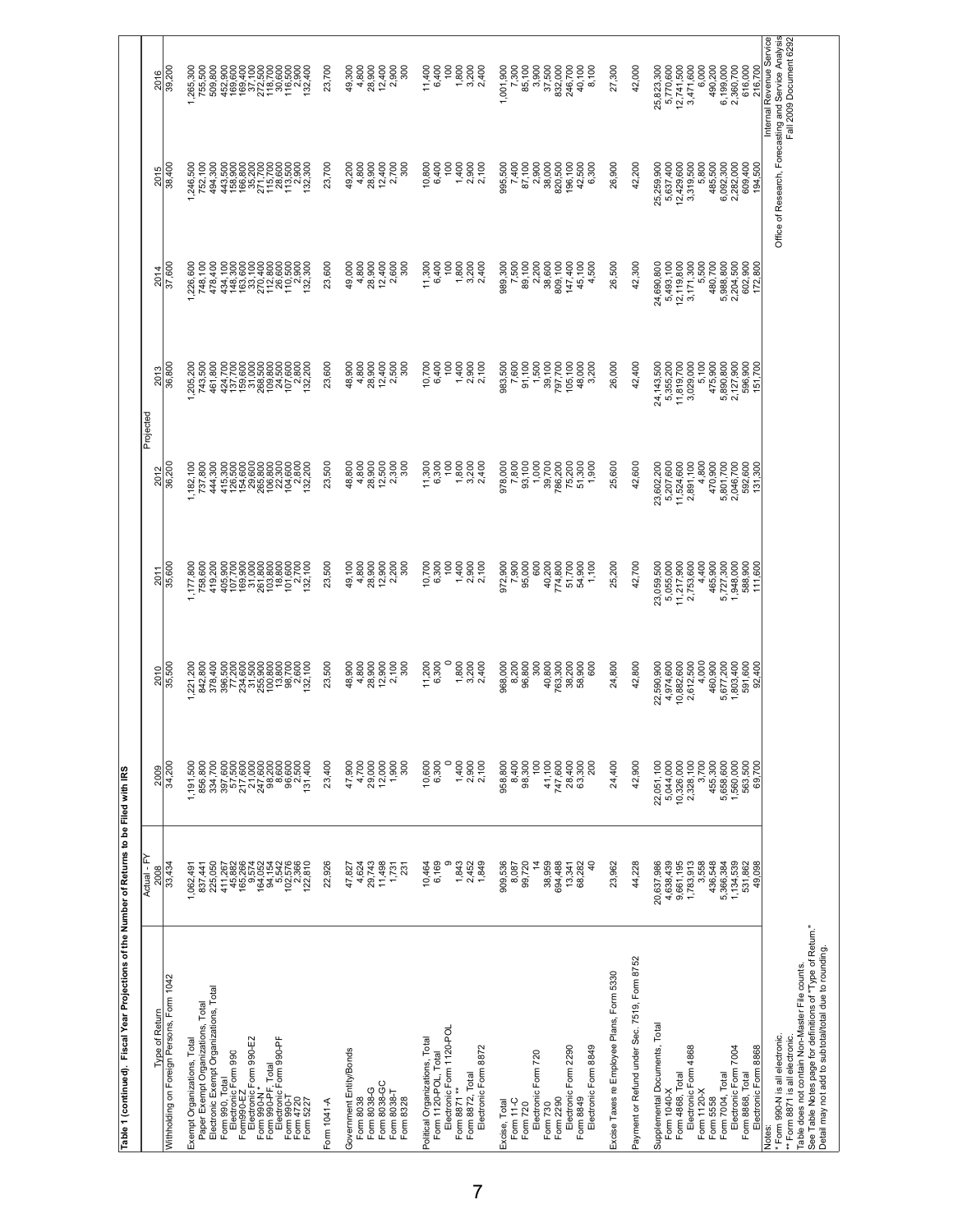| Type of Return/BOD                                                                                                                | Actual - FY |             |                                                            |             |             | Projected  |             |                                                      |                          |  |
|-----------------------------------------------------------------------------------------------------------------------------------|-------------|-------------|------------------------------------------------------------|-------------|-------------|------------|-------------|------------------------------------------------------|--------------------------|--|
|                                                                                                                                   | 2008        | 2009        | 2010                                                       | 2011        | 2012        | 2013       | 2014        | 2015                                                 | 2016                     |  |
| Individual Income Tax, Total                                                                                                      | 153,298,793 | 141,432,800 | 137,694,800                                                | 138,085,100 | 139,788,600 | 42,008,400 | 144,041,000 | 145,664,800                                          | 147,190,100              |  |
| Small Business/Self Employed                                                                                                      | 43,965,734  | 42,457,000  | 42,654,500                                                 | 43,018,900  | 43,824,900  | 44,790,000 | 45,695,500  | 46,464,500                                           | 47,188,600               |  |
| Wage and Investment                                                                                                               | 109,333,059 | 98,975,800  | 95,040,300                                                 | 95,066,200  | 95,963,700  | 97,218,400 | 98,345,500  | 99,200,300                                           | 100,001,500              |  |
| Corporation Income Tax, Total                                                                                                     | 6,937,115   | 6,969,400   | 7,003,800                                                  | 7,121,000   | 7,300,800   | 7,498,200  | 7,686,200   | 7,860,500                                            | 8,023,400                |  |
| Small Business/Self Employed                                                                                                      | 6,817,239   | 6,845,900   | 6,877,100                                                  | 6,990,700   | 7,166,200   | 7,359,100  | 7,542,900   | 7,713,300                                            | 7,872,600                |  |
| Large and Mid-Sized Business                                                                                                      | 109,239     | 112,700     | 115,800                                                    | 119,300     | 123,500     | 127,800    | 131,800     | 135,500                                              | 139,000                  |  |
| Tax Exempt/Government Entities                                                                                                    | 10,637      | 10,800      | 10,900                                                     | 11,000      | 11,100      | 11,300     | 11,400      | 11,600                                               | 11,700                   |  |
| Partnership Returns                                                                                                               | 3,307,344   | 3,421,900   | 3,709,200                                                  | 3,937,900   | 4,106,700   | 4,267,400  | 4,427,900   | 4,588,300                                            | 4,716,400                |  |
| Small Business/Self Employed                                                                                                      | 3,182,465   | 3,282,700   | 3,554,900                                                  | 3,768,500   | 3,922,000   | 4,067,600  | 4,213,000   | 4,358,200                                            | 4,471,200                |  |
| Large and Mid-Sized Business                                                                                                      | 124,521     | 138,800     | 153,900                                                    | 169,100     | 184,200     | 199,300    | 214,500     | 229,600                                              | 244,700                  |  |
| Tax Exempt/Government Entities                                                                                                    | 358         | 400         | 400                                                        | 400         | 400         | 500        | 500         | 500                                                  | 500                      |  |
| Employment Tax, Total                                                                                                             | 30,649,460  | 30,550,300  | 30,778,300                                                 | 30,955,800  | 31,114,400  | 31,258,700 | 31,395,800  | 31,536,000                                           | 31,674,600               |  |
| Small Business/Self Employed                                                                                                      | 28,037,316  | 27,940,700  | 28,148,900                                                 | 28,314,200  | 28,461,100  | 28,594,500 | 28,721,000  | 28,850,300                                           | 28,978,300               |  |
| Large and Mid-Sized Business                                                                                                      | 667,128     | 664,300     | 666,600                                                    | 669,400     | 672,100     | 674,600    | 677,000     | 679,500                                              | 682,100                  |  |
| Tax Exempt/Government Entities                                                                                                    | 1,945,016   | 1,945,300   | 1,962,700                                                  | 1,972,200   | 1,981,300   | 1,989,700  | 1,997,900   | 2,006,200                                            | 2,014,200                |  |
| Excise, Total                                                                                                                     | 909,536     | 958,800     | 968,000                                                    | 972,900     | 978,000     | 983,500    | 989,300     | 995,500                                              | 1,001,900                |  |
| Small Business/Self Employed                                                                                                      | 784,979     | 833,900     | 845,700                                                    | 853,300     | 861,000     | 868,900    | 876,900     | 885,100                                              | 893,400                  |  |
| Large and Mid-Sized Business                                                                                                      | 71,066      | 71,700      | 70,900                                                     | 69,900      | 69,000      | 68,100     | 67,300      | 66,600                                               | 65,900                   |  |
| Tax Exempt/Government Entities                                                                                                    | 53,492      | 53,200      | 51,400                                                     | 49,700      | 48,000      | 46,500     | 45,100      | 43,800                                               | 42,600                   |  |
| Exempt Organization, Total                                                                                                        | 1,062,491   | 1,191,500   | 1,221,200                                                  | 1,177,800   | 1,182,100   | 1,205,200  | 1,226,600   | 1,246,500                                            | 1,265,300                |  |
| Tax Exempt/Government Entities                                                                                                    | 1,062,491   | 1,191,500   | 1,221,200                                                  | 1,177,800   | 1,182,100   | 1,205,200  | 1,226,600   | 1,246,500                                            | 1,265,300                |  |
| Employee Plans, Forms 5500 and 5500-EZ                                                                                            | 981,160     | 984,000     | 986,900                                                    | 989,800     | 992,600     | 995,500    | 998,400     | 1,001,200                                            | 1,004,100                |  |
| Tax Exempt/Government Entities                                                                                                    | 981,160     | 984,000     | 986,900                                                    | 989,800     | 992,600     | 995,500    | 998,400     | 1,001,200                                            | 1,004,100                |  |
| Notes:                                                                                                                            |             |             |                                                            |             |             |            |             |                                                      | Internal Revenue Service |  |
| Projections of Employee Plans returns are based on the 208-18-01 Report; the 2008<br>Detail may not add to total due to rounding. |             |             | count reflects postings to the Employee Plans Master File. |             |             |            |             | Office of Research, Forecasting and Service Analysis | Fall 2009 Document 6292  |  |
|                                                                                                                                   |             |             |                                                            |             |             |            |             |                                                      |                          |  |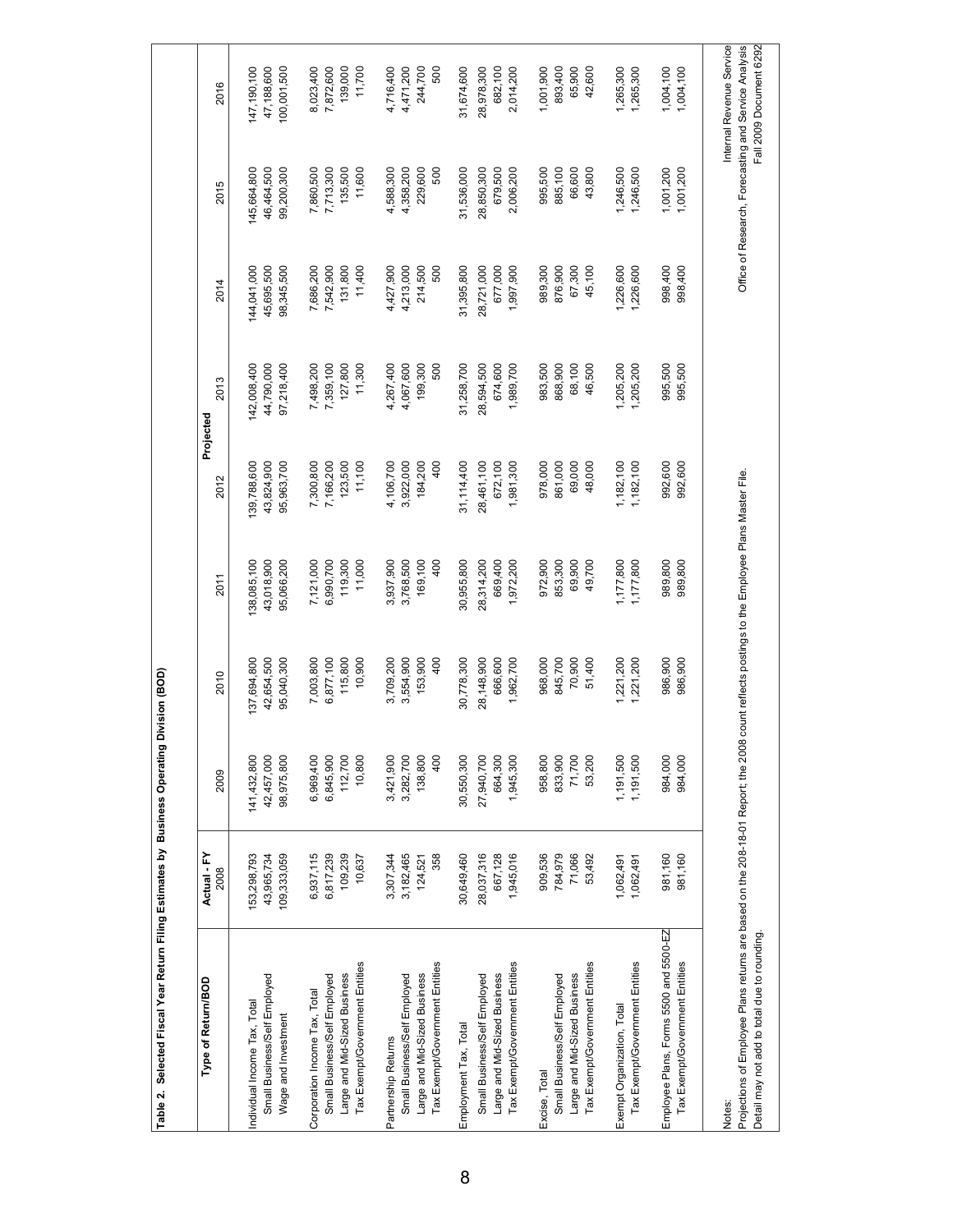#### **Table 3. Accuracy Measures for U.S. Forecasts of Major Return Categories Mean Absolute Percent Error (MAPE) and Number of Overprojections for the Four (4) Most Recent Projection Cycles**

|                                                                                 |                              |                         |                         | Projection Error on Forecasts for: |                         |                          |
|---------------------------------------------------------------------------------|------------------------------|-------------------------|-------------------------|------------------------------------|-------------------------|--------------------------|
|                                                                                 | <b>Calendar Year</b>         | 1 Year                  | 2 Years                 | 3 Years                            | 4 Years                 | 5 Years                  |
| Item                                                                            | 2008 Actual *<br>(thousands) | Ahead<br>$N = 4$        | Ahead<br>$N=4$          | Ahead<br>$N=4$                     | Ahead<br>$N = 4$        | Ahead<br>$N=4$           |
|                                                                                 |                              |                         |                         |                                    |                         |                          |
| Grand Total - Selected Returns *                                                | 252,270                      |                         |                         |                                    |                         |                          |
| <b>MAPE</b><br>Number of Overprojections                                        |                              | 0.51%<br>$\mathbf{1}$   | 2.20%<br>$\overline{2}$ | 3.57%<br>$\overline{2}$            | 4.77%<br>3              | 6.13%<br>3               |
|                                                                                 |                              |                         |                         |                                    |                         |                          |
| <b>Grand Total - Paper</b>                                                      | 152,822                      |                         |                         |                                    |                         |                          |
| <b>MAPE</b>                                                                     |                              | 0.96%                   | 2.89%                   | 5.25%                              | 9.11%                   | 12.01%                   |
| Number of Overprojections                                                       |                              | 1                       | 1                       | $\overline{2}$                     | 3                       | 3                        |
| Grand Total - E-file/ Mag Tape                                                  | 99,448                       |                         |                         |                                    |                         |                          |
| <b>MAPE</b>                                                                     |                              | 1.03%                   | 2.78%                   | 1.17%                              | 5.43%                   | 6.47%                    |
| Number of Overprojections                                                       |                              | 1                       | $\overline{2}$          | $\overline{2}$                     | 1                       | $\Omega$                 |
| Total Primary - Selected Returns *                                              | 231,461                      |                         |                         |                                    |                         |                          |
| <b>MAPE</b>                                                                     |                              | 0.68%                   | 2.19%                   | 3.62%                              | 4.65%                   | 6.47%                    |
| Number of Overprojections                                                       |                              | 1                       | $\mathbf{1}$            | $\overline{2}$                     | $\overline{2}$          | 3                        |
| <b>Primary Total - Paper</b>                                                    | 133,796                      |                         |                         |                                    |                         |                          |
| <b>MAPE</b>                                                                     |                              | 1.51%                   | 2.54%                   | 5.36%                              | 9.81%                   | 11.04%                   |
| Number of Overprojections                                                       |                              | 1                       | $\mathbf{1}$            | $\overline{2}$                     | $\overline{2}$          | 3                        |
| Primary Total - E-file/ Mag Tape                                                | 97,665                       |                         |                         |                                    |                         |                          |
| <b>MAPE</b>                                                                     |                              | 0.92%                   | 2.28%                   | 2.17%                              | 4.96%                   | 6.57%                    |
| Number of Overprojections                                                       |                              | 1                       | $\mathbf{1}$            | $\overline{2}$                     | 1                       | $\mathbf{1}$             |
| <b>Individual Total</b>                                                         | 154.709                      |                         |                         |                                    |                         |                          |
| <b>MAPE</b>                                                                     |                              | 0.60%                   | 3.35%                   | 4.05%                              | 4.65%                   | 4.98%                    |
| Number of Overprojections                                                       |                              | 0                       | $\mathbf{1}$            | $\overline{2}$                     | $\overline{2}$          | 3                        |
|                                                                                 | 64,059                       |                         |                         |                                    |                         |                          |
| Individual Total - Paper<br><b>MAPE</b>                                         |                              | 1.38%                   | 7.37%                   | 8.36%                              | 13.36%                  | 16.58%                   |
| Number of Overprojections                                                       |                              | $\overline{2}$          | 1                       | $\overline{2}$                     | 3                       | 3                        |
|                                                                                 |                              |                         |                         |                                    |                         |                          |
| Individual Total - E-file<br><b>MAPE</b>                                        | 89,773                       | 0.93%                   | 2.29%                   | 1.96%                              | 6.14%                   | 7.45%                    |
| Number of Overprojections                                                       |                              | $\mathbf{1}$            | $\overline{2}$          | $\mathbf{1}$                       | $\mathbf 0$             | 0                        |
|                                                                                 |                              |                         |                         |                                    |                         |                          |
| <b>Individual Estimated Tax</b><br><b>MAPE</b>                                  | 29.218                       | 2.63%                   | 5.28%                   | 9.30%                              | 16.41%                  | 29.46%                   |
| Number of Overprojections                                                       |                              | $\overline{2}$          | $\overline{2}$          | 3                                  | 4                       | 4                        |
|                                                                                 |                              |                         |                         |                                    |                         |                          |
| <b>Fiduciary Total</b><br><b>MAPE</b>                                           | 3,111                        | 2.33%                   | 7.01%                   | 11.39%                             | 13.41%                  | 14.39%                   |
| Number of Overprojections                                                       |                              | 4                       | 4                       | 4                                  | 4                       | 4                        |
|                                                                                 |                              |                         |                         |                                    |                         |                          |
| <b>Partnership Total</b><br><b>MAPE</b>                                         | 3,349                        |                         |                         |                                    |                         |                          |
| Number of Overprojections                                                       |                              | 1.70%<br>$\mathbf{1}$   | 4.30%<br>$\mathbf 0$    | 7.35%<br>$\mathbf 0$               | 9.81%<br>0              | 11.61%<br>$\mathbf{1}$   |
|                                                                                 |                              |                         |                         |                                    |                         |                          |
| <b>Corporation Total</b>                                                        | 6,860                        |                         |                         |                                    |                         |                          |
| <b>MAPE</b><br>Number of Overprojections                                        |                              | 2.01%<br>$\mathbf{1}$   | 1.86%<br>$\overline{c}$ | 1.32%<br>$\mathbf{1}$              | 2.31%<br>$\mathbf 0$    | 5.09%<br>1               |
|                                                                                 |                              |                         |                         |                                    |                         |                          |
| <b>Employment Total</b>                                                         | 30,062                       |                         |                         |                                    |                         |                          |
| <b>MAPE</b><br>Number of Overprojections                                        |                              | 2.98%<br>$\overline{2}$ | 3.35%<br>$\overline{2}$ | 3.36%<br>$\mathbf{1}$              | 3.25%<br>$\overline{2}$ | 2.10%<br>$\mathbf{1}$    |
|                                                                                 |                              |                         |                         |                                    |                         |                          |
| <b>Exempt Organization Total</b>                                                | 918                          |                         |                         |                                    |                         |                          |
| MAPE<br>Number of Overprojections                                               |                              | 2.56%<br>$\overline{c}$ | 4.17%<br>$\overline{c}$ | 1.69%<br>$\overline{2}$            | 3.27%<br>3              | 7.27%<br>$\overline{2}$  |
|                                                                                 |                              |                         |                         |                                    |                         |                          |
| <b>Excise Total</b>                                                             | 935                          |                         |                         |                                    |                         |                          |
| <b>MAPE</b>                                                                     |                              | 4.07%                   | 3.60%                   | 4.39%                              | 5.03%                   | 7.54%                    |
| Number of Overprojections                                                       |                              | $\overline{2}$          | 2                       | $\mathbf{1}$                       | $\mathbf{1}$            | $\overline{2}$           |
| Some actuals shown in this table differ from official counts reported elsewhere |                              |                         |                         |                                    |                         | Internal Revenue Service |

accuracy can not yet be evaluated. 2009

because they exclude certain return series only recently projected and whose Office of Research, Forecasting and Service Analysis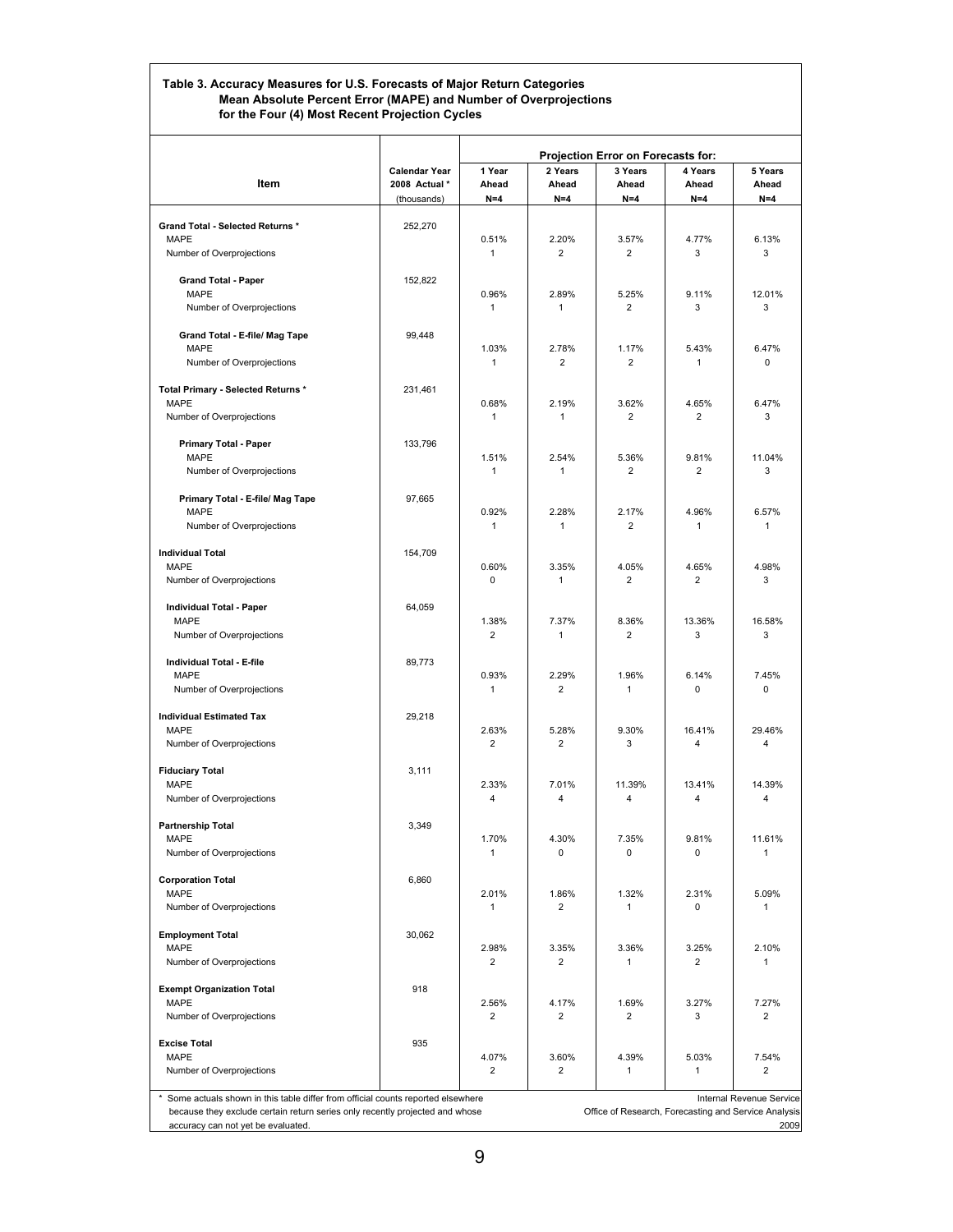#### Table Notes

• Projected volumes are rounded to the nearest hundredth, therefore counts of 49 or fewer are rounded to zero. However, some forms can report zero filings because they are associated with only selected areas, or because their filing options were just established or recently eliminated.

• Actual and forecasted return counts for the major categories are based on IRS master file processing, as recorded in the electronic versions of the "Report of Returns Posted to the IRS Master Files."

Notes below are grouped by applicable table.

Table 1:

• "Grand Total" is the sum of "Total Primary Returns" and "Supplemental Documents." The "Total Primary Returns" category is the sum of all forms shown on the tables, excluding "Supplemental Documents."

• "Individual Income Tax, Total" is the sum of paper and electronic Forms 1040, 1040-A, 1040-EZ, 1040-NR, 1040-NR-EZ, 1040-PR 1040-SS and 1040-C.

• "Forms 1040, 1040-A, and 1040-EZ" is the sum of paper and electronic Forms 1040, 1040-A, and 1040-EZ.

• Form 1040-EZ-T is excluded from the forecasts. See the above table notes for discussion of 1040-EZ-T return volumes.

• The "Forms 1040, 1040-A, and 1040-EZ" line item includes the additional Form1040 filings due primarily to the "Economic Stimulus Act of 2008."

• Various return categories, such as Form 1040-ES (Individual Estimated Tax) and other business and individual returns, include line items to account for alternative methods of tax filing. The "paper only" components can be derived by subtracting the electronic counts from their respective return totals.

• "Fiduciary, Form 1041" includes both paper and electronic Form 1041.

• "Fiduciary Estimated Tax, Form 1041-ES" is the Estimated Income Tax for Estate and Trust.

• "Partnership, Forms 1065/1065-B" includes both paper and electronic Forms 1065 and 1065-B.

• "Corporation Income Tax, Total" includes Forms 1120/1120-A (paper and electronic), 1120-F (paper and electronic), 1120-H, 1120-L, 1120-ND, 1120-PC, 1120-SF, 1120-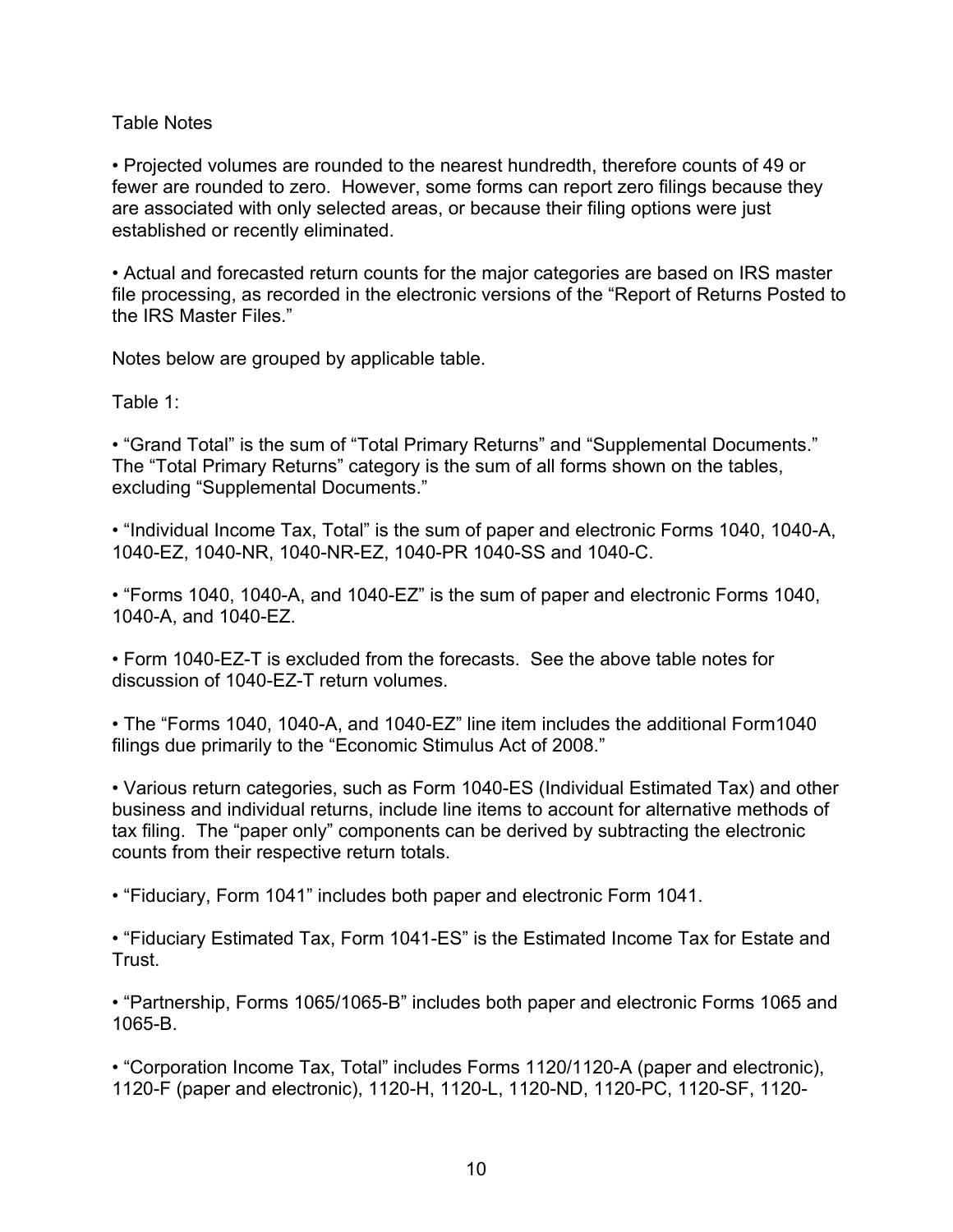FSC, 1120-REIT, 1120-RIC, and 1120-S (paper and electronic). As a result of the Foreign Sales Corporation (FSC) Repeal and Extraterritorial Income Act of 2000 which repeals provisions in the U.S. Internal Revenue Code relating to taxation of foreign sales corporations, the volume of Forms 1120-FSC is declining with no returns expected after 2008. Also, Form 1120-POL volumes are reported separately under the forms for "Political Organizations." Form 1120-IC-DISC is not included in these corporation projections.

• "Form 1120-C" is the U.S. Income Tax Return for Cooperative Associations. This form replaced Form 990-C starting from CY 2007.

• "Form 2553" is the Election (to file Form 1120-S) by a Small Business Corporation.

• "Form 1066" is the U.S. Real Estate Mortgage Investment Conduit (REMIC) Income Tax Return.

• "Estate" includes Forms 706, 706-NA, 706-GS(D), and 706-GS(T).

• "Gift, Form 709" is the United States Gift (and Generation-Skipping Transfer) Tax Return.

• "Employment Tax, Total" includes paper, magnetic tape and electronic Forms 940, 940- EZ, 940-PR, 941, 941-PR, 941-SS, 943, 943-PR, 943-SS, 944, 944-PR, 944-SS, 945 and CT-1. CT-2 is excluded since the return counts are only available on Non-Master File.

• "Form 1042" is the Annual Withholding Tax Return for U.S. Source Income of Foreign Persons. This form is assigned to the International area. It is sometimes considered an employment tax return, but listed separately here.

• "Exempt Organization, Total" includes Forms 990 (paper and electronic), 990-EZ (paper and electronic), 990-N (only available electronically starting from CY2008), 990- PF (paper and electronic), 990-T, 4720, and 5227.

• "Form 1041-A" is the U.S. Information Return Trust Accumulation of Charitable Amounts Return.

• "Government Entities /Bonds" includes Forms 8038, 8038-G, 8038-GC, 8038-T and 8328.

• "Political Organizations" includes both paper and electronic Forms 1120-POL, 8871 and 8872.

- "Excise, Total" includes Forms 11-C, 730, paper and electronic Forms 720, and 2290.
- "Form 5330" is the Return of Excise Taxes Related to Employee Benefit Plans.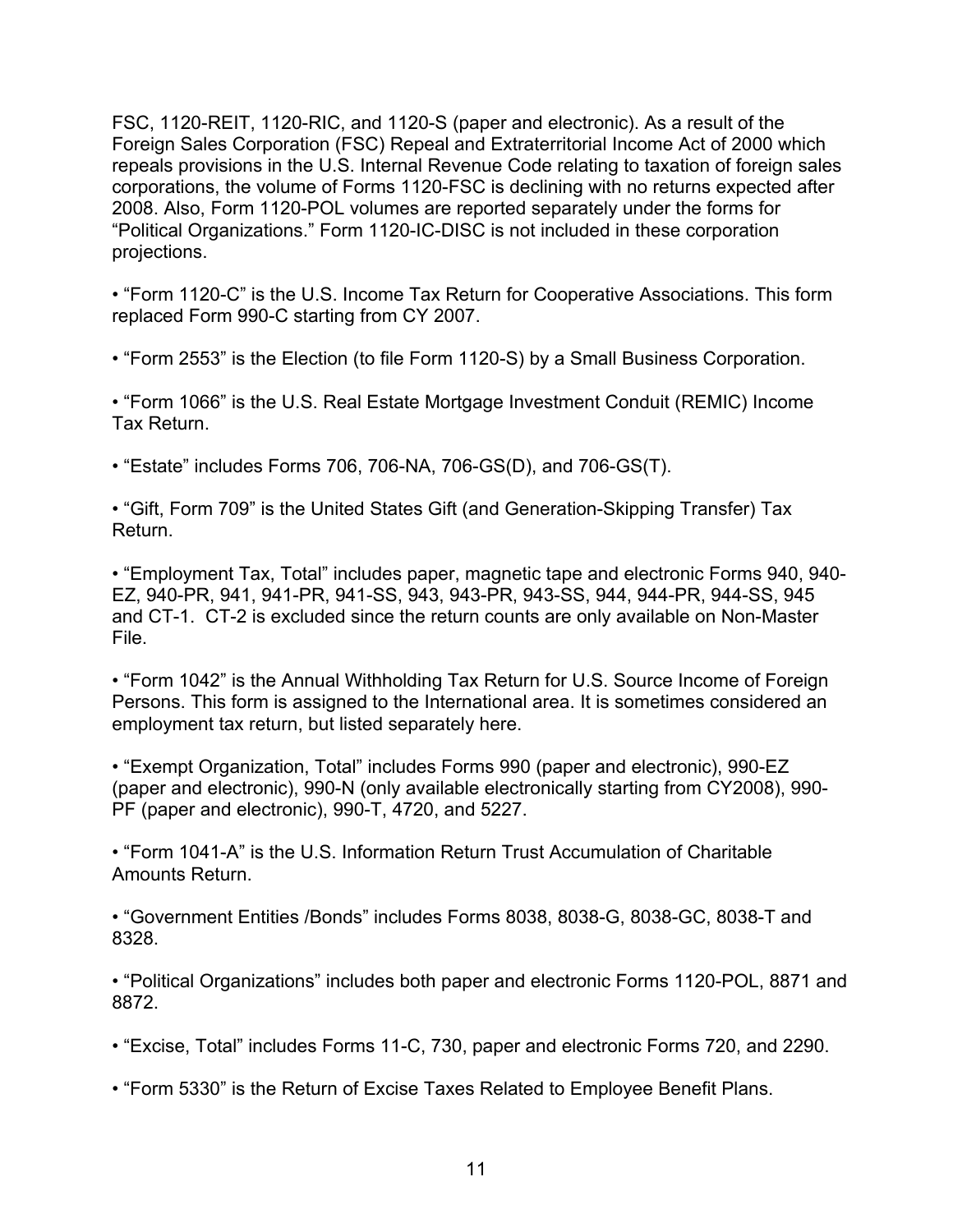• "Form 8752" is the Required Payment or Refund Under Section 7519.

• "Supplemental Documents" consist mainly of applications for extensions of time to file and amended tax returns, which include Forms 1040-X, 4868 (both paper and electronic), 1120-X, 5558, 7004 (both paper and electronic), and 8868 (both paper and electronic).

Table 2:

Individual filers classified as "Small Business/Self Employed" reflect those taxpayers filing a Form 1040 return with a Schedule C, Schedule F, Schedule E and/or Form 2106 attached, or with mailing addresses or forms considered "International". All other individual filers are classified as "Wage and Investment."

In general, corporation filers (Form 1120 series returns including Form 1120-S) and partnership filers are classified as "Large and Mid-Sized Business" if their reported total assets are \$10 million or more. Corporation and partnership returns with assets below \$10 million are generally classified as "Small Business/Self Employed." However, there are also some partnership and corporation returns classified as part of the "Tax Exempt/Government Entities" operating division.

Non-profit organizations, pension plan filers, tribal authorities, and governmental units comprise the "Tax Exempt/Government Entities" classification.

 "Employee Plans" returns include paper and electronic Forms 5500, 5500-EZ and 5500-SF (starting from CY2010) counts by operating division in this table are based primarily upon the IRS master file "BOD indicator." This indicator is a single, point-intime, taxpayer level identifier (in contrast to a return-by-return identifier).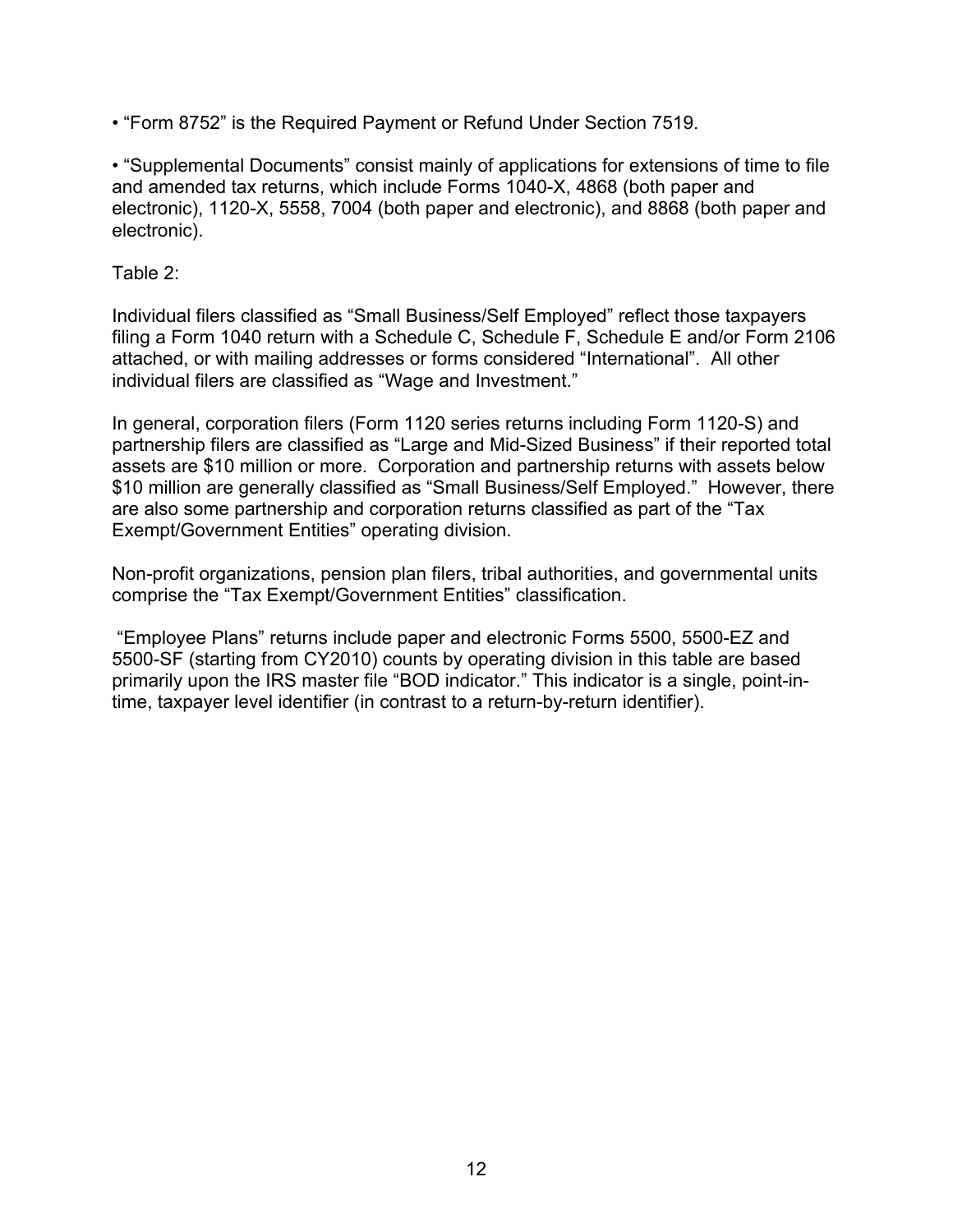#### **Other Projection Documents**

| Title                                                                                                                                | <b>IRS</b><br>Document<br><b>Number</b> | <b>Typical</b><br><b>Updates</b> |
|--------------------------------------------------------------------------------------------------------------------------------------|-----------------------------------------|----------------------------------|
| <b>Calendar Year Return Projections for the</b><br><b>United States and IRS Campuses</b>                                             | 6186                                    | Fall                             |
| <b>Calendar Year Projections of Individual Returns</b><br>by Major Processing Categories                                             | 6187                                    | Spring<br>Fall                   |
| <b>Calendar Year Projections of Information and</b><br><b>Withholding Documents for the United States</b><br><b>And IRS Campuses</b> | 6961                                    | Summer                           |
| <b>Calendar Year Return Projections by State</b>                                                                                     | 6149                                    | Winter                           |

These documents are available electronically as noted inside the front cover. These documents may also be requested

(1) by phone at (202) 874-0607,

(2) by fax at (202) 874-0660, or

(3) by writing to the following address

**Internal Revenue Service Office of Research RAS:R Attn: Chief, Forecasting and Service Analysis 1111 Constitution Avenue, NW, NCA-7111 Washington, DC 20224**